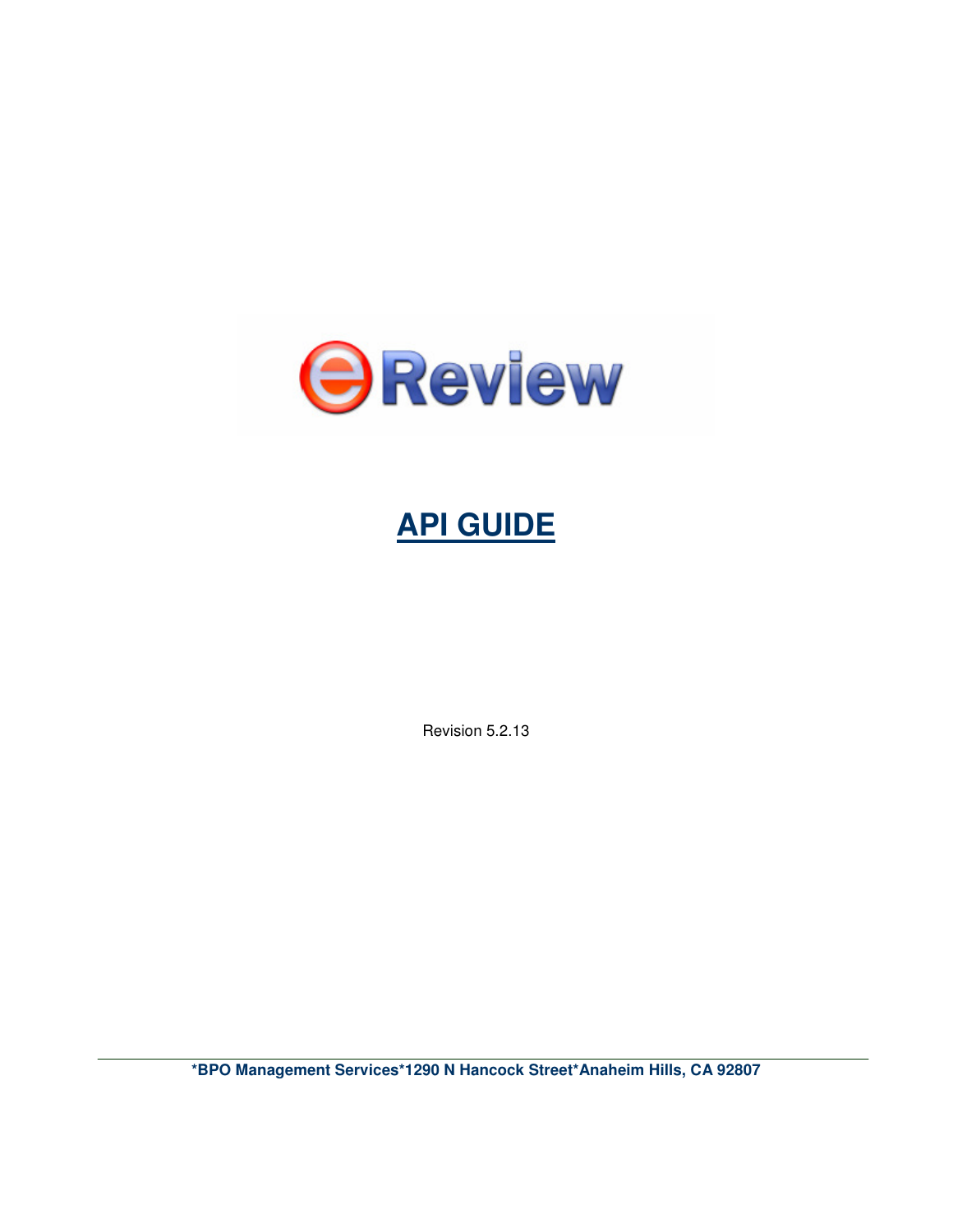## **Copyright Information**

This description is for information purpose only.

--------------------------------------------------------------------------------

BPO Management Services (BPOMS), reserves the right to alter this description or to adapt it to technical conditions at any time. BPOMS shall not be liable for any damage caused by the contents of this document or the use of the described product.

BPOMS provides this publication "as is'" without warranty of any kind, either express or implied, including but not limited to the implied warranties of merchantability or fitness for a particular purpose. BPOMS has the sole copyright for this document. Any reproduction, adaptation, or compilation work for own use and / or distribution purposes is allowed with the written consent of BPOMS only.

All brand and product names in this publication are registered trademarks and trademarks of their respective holders.

Copyright © 2007 BPOMS BPO Management Services 1290 N Hancock Street Anaheim Hills, CA 92807 USA Phone: (714) 974-2670 Toll Free 1-888-376-8900 Fax: (714) 970-1342

eMail: info@ereviewonline.com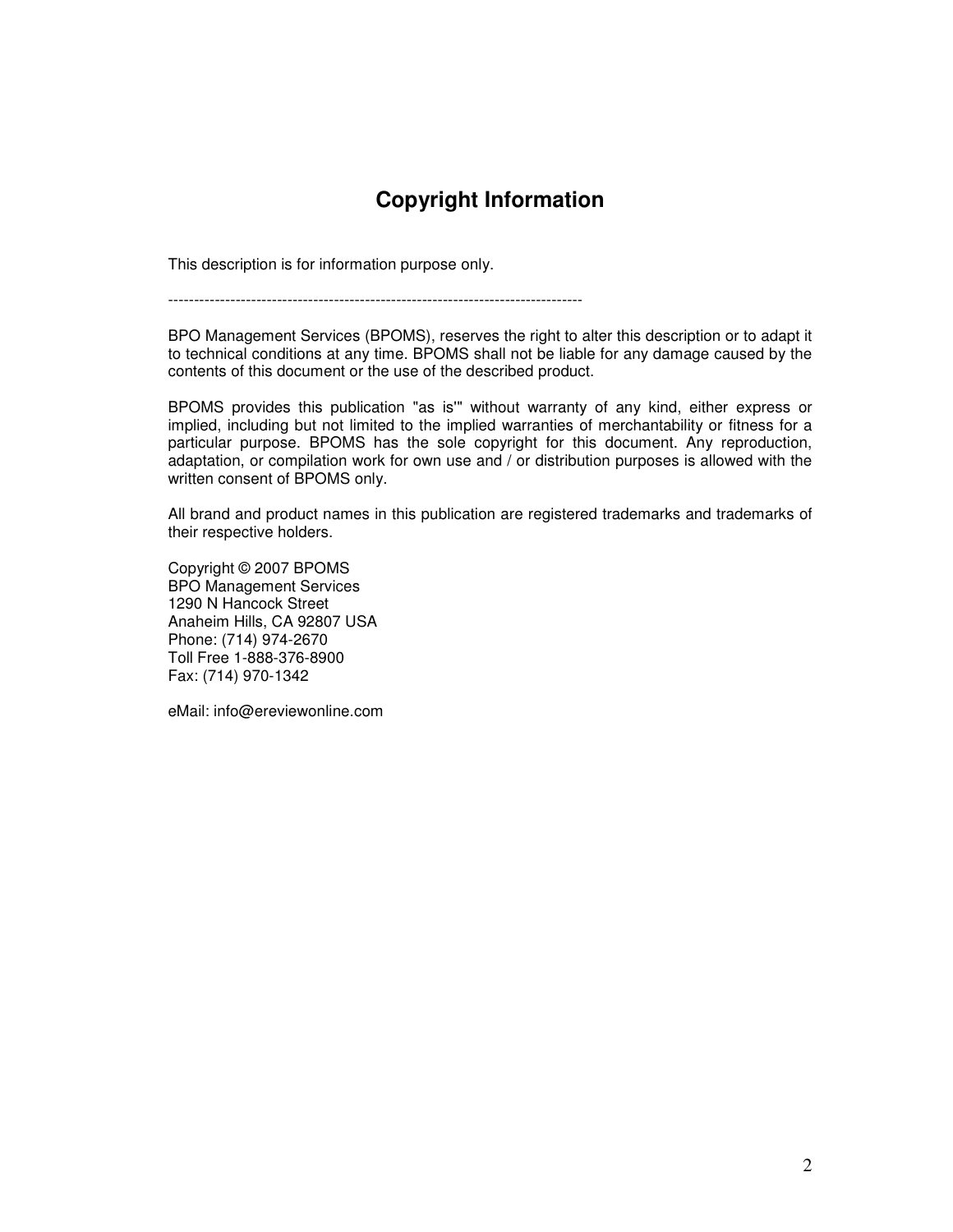## **Table of Contents**

| 4.1   |       |  |
|-------|-------|--|
| 4.1.1 |       |  |
| 4.1.2 |       |  |
| 4.1.3 |       |  |
| 4.1.4 |       |  |
| 4.1.5 |       |  |
| 4.1.6 |       |  |
|       | 4.1.7 |  |
| 4.2   |       |  |
|       |       |  |
| 5.1   |       |  |
| 5.2   |       |  |
|       |       |  |
| 6.1   |       |  |
| 6.2   |       |  |
|       |       |  |
|       |       |  |
| 8.1   |       |  |
| 8.2   |       |  |
| 8.3   |       |  |
| 8.4   |       |  |
| 8.6   |       |  |
| 8.7   |       |  |
| 8.8   |       |  |
| 8.9   |       |  |
|       |       |  |
|       |       |  |
|       |       |  |
|       |       |  |
|       |       |  |
|       |       |  |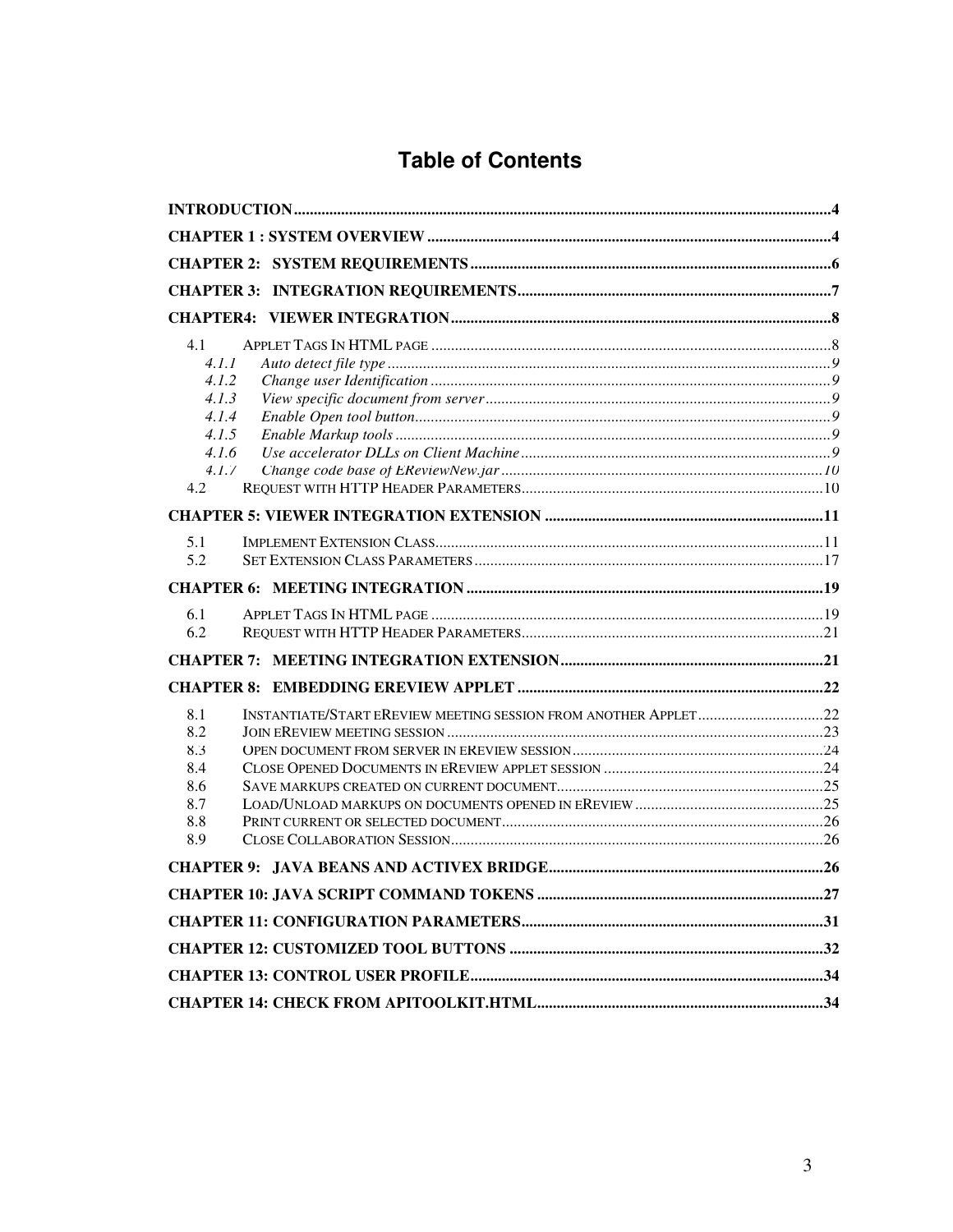## <span id="page-3-0"></span>**Introduction**

 The eReview API set enables programmers to integrate a Java based viewer. The Java based viewer is accessible from any web browser on any platform. eReview allows you to view and markup many different types of documents and drawings without having or using the application that created them. Markups and annotations are non-destructive; i.e., the original document is never changed; rather, the markups, annotations and comments are saved in a corollary file, providing a history of suggested changes. This process prevents uncontrolled changes to a document/drawing while protecting the integrity of the document/drawing under review.

 Any project or product lifecycle includes multiple reviews and comments on inprocess files. To facilitate reviewing files, one needs to view and mark-up many different document types online, such as spreadsheets, word-processor files, PDF files, CAD drawings and scanned images. Organizations have long felt the need of a viewing and markup tool to work with in-process drawings and documents without the original software. There are viewers available today those allow you to work with many file formats, including Microsoft Office documents, CAD drawings (such as DWG, DXF, DWF, DGN), Portable Document Formats (PDF), Scanned Raster Images ( such as TIFF, PNG, GIF, and JPEG), all from within a single thin client application in web browser interface. However, these products still at best offer what can be termed as sequential or asynchronous document review.

 The new paradigm of real-time collaboration eliminates the ineffectiveness of knowledge sharing due to the nature of information media and its physical location and allows users to effortlessly unlock and capture content residing in documents, drawings, CAD models, paper, multimedia presentation and animations, and even tacit knowledge residing in the human mind (ideas and feedback). BPOMS offers organizations a synchronous as well as an asynchronous document viewing, annotation, printing, collaboration and workflow where its users, employees, customers, vendors, suppliers and partners anywhere across the globe are able to view data and documents in real-time, make markups to documents, coview and co-markup with others, chat, share desktops and applications, carry out audio conference all from within one integrated environment. The obvious benefits of such collaboration platforms are improved access to information, effective document-centric meetings, reduced travel costs, enhanced teamwork, and ability to store the ad-hoc ideas and innovations for future use.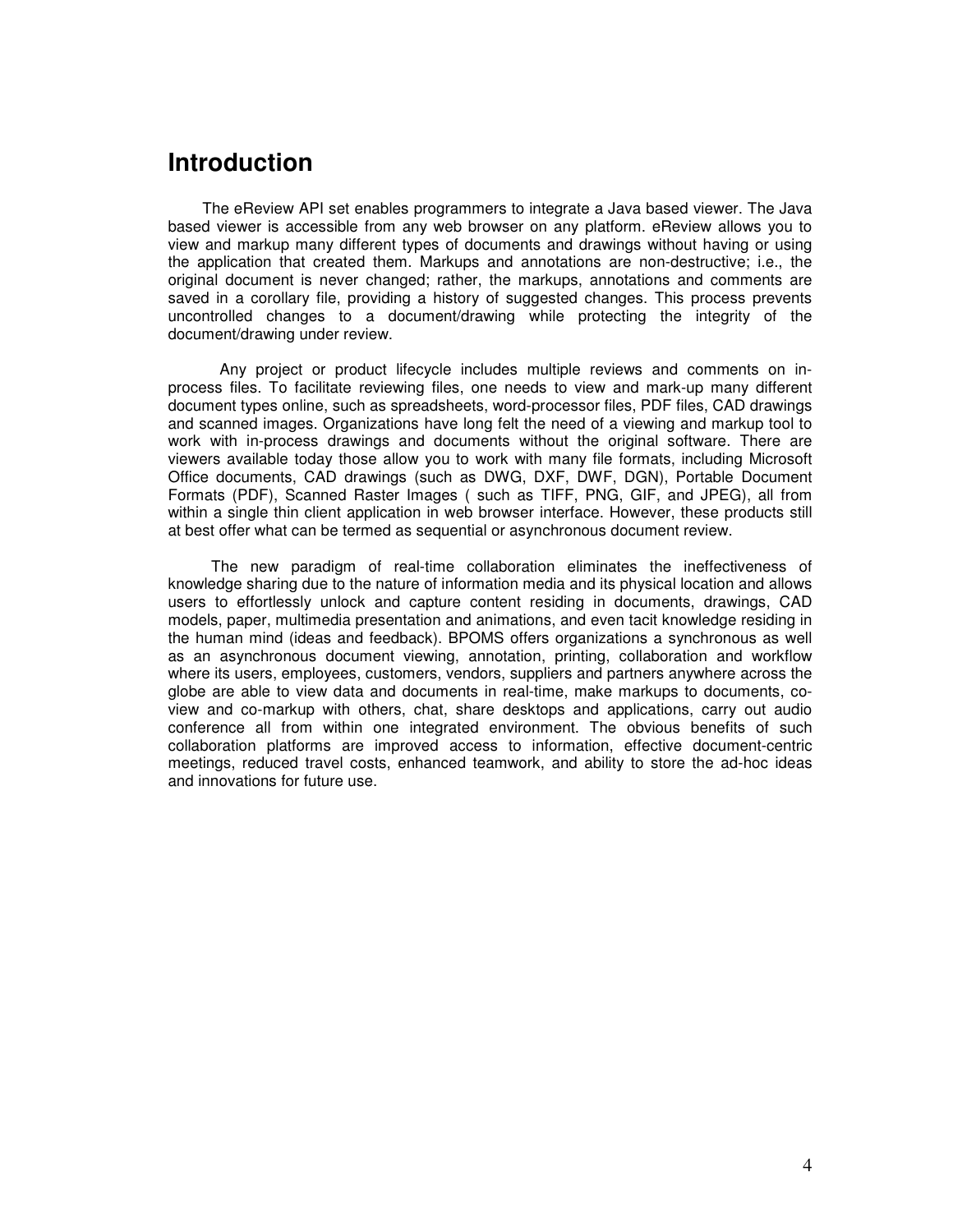## **Chapter 1: System Overview**

 eReview is based on Model-View-Controller ("MVC") architectural design pattern. It organizes an interactive application into three separate modules: one for the application **Model** with its data representation and business logic, the second for **Views** that provide data presentation and user input, and the third for a **Controller** to dispatch requests and control flow. The following figure describes eReview MVC architecture in detail**.** 



Server Integration Hooks are mostly utilized to extend the integration capabilities by incorporation DMS API. The DMS APIs for Integration are used to authenticate, checkout and check-in documents from the vault/repository. In many implementations in absence of DMS API layer a customized code could be written to implement integration directly with SQL Database. JDBC driver connection are established in the extended class to save markup and meeting related information for a selected document viewed using eReview.

eReview supports both server and client side viewing paradigm. In case of non windows based applications servers some of the viewer library developed as Windows component could be places in a windows server and access the service through RMI base connection. Such non windows servers where eReview deployed are UNIX, LINUX, HUUX, AIX or AS400. As eReview server side component is a JAVA based, it makes the deployment easy on any platform.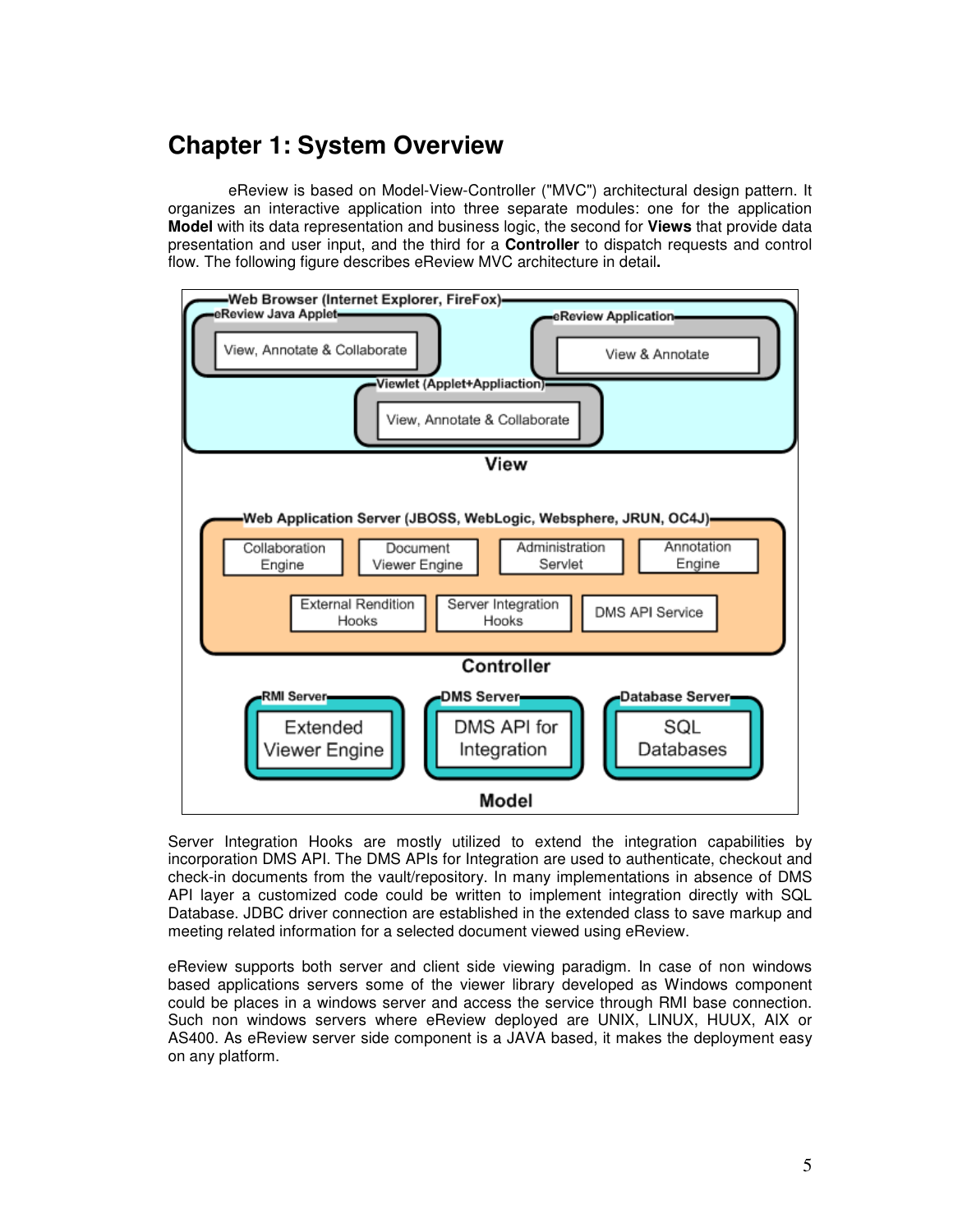## <span id="page-5-0"></span>**Chapter 2: System Requirements**

 The eReview application is developed using Java 2 technology. On the server side it requires a Web Application Server. The standard deliverable of eReview application is a ereview.war file. This is deployed on a WAS to install few Servlets to process HTTP requests. eReview applet on the other hand is loaded into a web browser. Applet and Servlet together establish a collaborative framework. To execute many view and annotation operations applet instance on the browser sends HTTP requests and receives data through as HTTP response objects.

| Environment                             | eReview Requirement                                                                                                                                          |
|-----------------------------------------|--------------------------------------------------------------------------------------------------------------------------------------------------------------|
| <b>Web Application Server</b>           | Tomcat / Jboss / WebLogic / WebSphere                                                                                                                        |
| <b>Operating System</b>                 | Windows NT 4.0 Server or later, Windows 2000-<br>Advanced Server, XP, HP-UX version 11 or later,<br>Sun Solaris 2.6 or later, Red-hat LINUX 2.1 or<br>later. |
| <b>Processor</b>                        | Pentium IV at 1GigZ or higher (or equivalent<br>processor) recommended                                                                                       |
| <b>Hard Disk Space</b>                  | 500MB                                                                                                                                                        |
| <b>RAM</b>                              | 1GB or more recommended                                                                                                                                      |
| <b>JRE and additional</b><br>components | $JRE 1.4.2$ or later.                                                                                                                                        |
| e-mail Service(optional)                | To send and receive eReview meeting invitations<br>SMTP email server IP address is required.                                                                 |
| <b>Client</b>                           | Any Web Browser with Java Runtime Engine<br>1.4.2                                                                                                            |
| <b>Operating System</b>                 | Windows 2000, 2003, Windows XP, Sun Solaris<br>2.6 or later, HP-UX version11, Sun Solaris 2.6 or<br>later, Red-hat LINUX 2.1 or later.                       |
| <b>Hard Disk Space</b>                  | 5.5 MB. For optional client side viewing for faster<br>performance: 60 MB.                                                                                   |
| <b>RAM</b>                              | 256 MB or more recommended                                                                                                                                   |
| <b>Software Plug-ins</b>                | JRE 1.4.2 or later.                                                                                                                                          |

A minimum system requirement to host and use eReview viewer is listed as follows.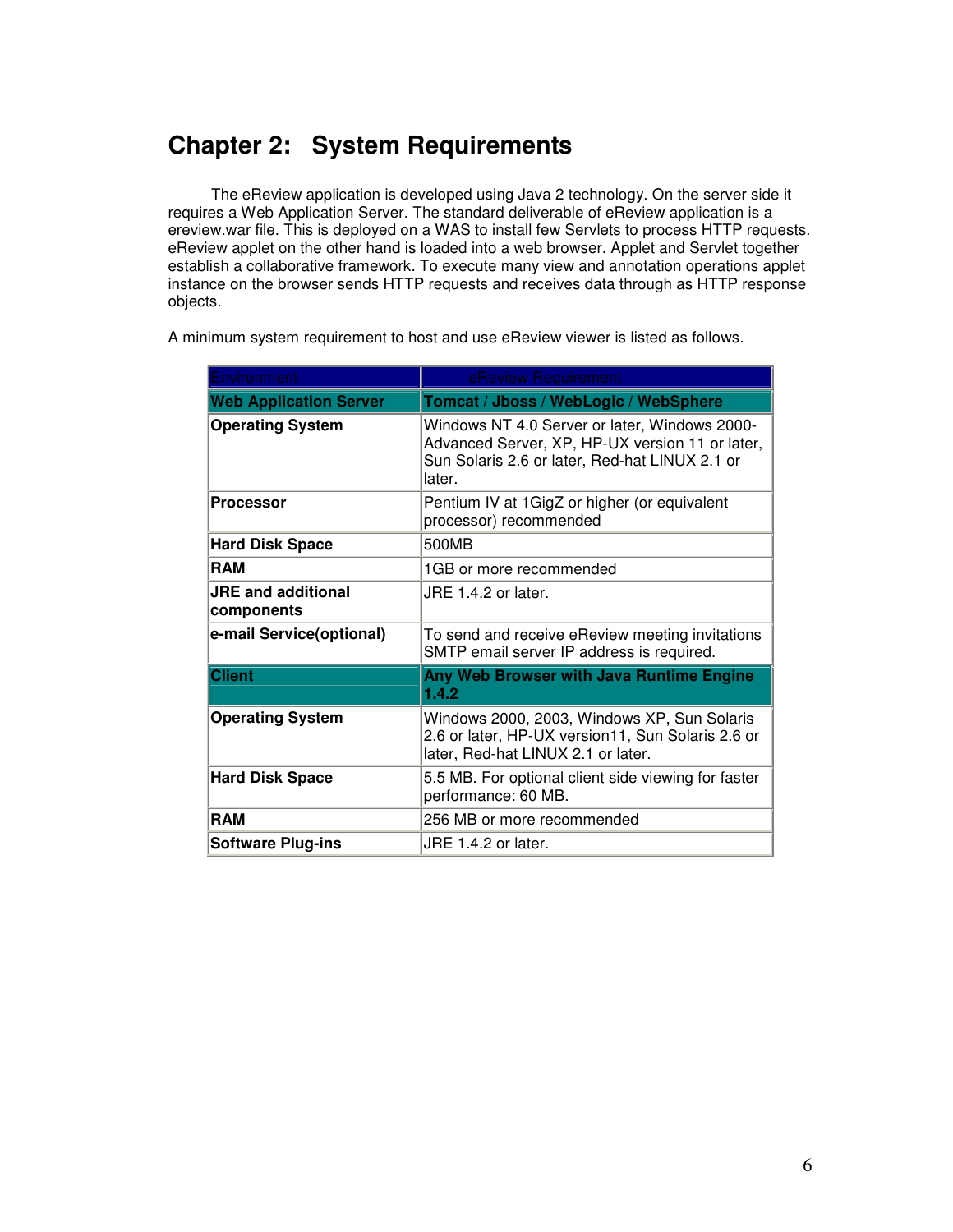## <span id="page-6-0"></span>**Chapter 3: Integration Requirements**

 Document is the primary asset of any Enterprise Portal. Many ECM/PDM/PLM systems in the industry handle document reviewing and commenting and revise the documents every day. Most important task is to view and apply the footprint that you have created through certain review process using viewer available annotation capabilities. Seamless viewer integration with a Document Review process involves authenticated user access to the repository. Create annotations and apply on the document through well formed relationships available through the document management library. The annotations and comments are saved into a corollary file of the base document inside the repository. A reviewer at any point can load or unload different document revisions into the viewer to check his previously created comments or annotations. A genuine document review process could be seen as described in following image.



 As far as the integration development is concerned you would need a Web Application Server to host eReview Servlets. Deploy ereview.war file and make sure you have a valid demo license applied to the deployment. Load ereview application home page on your web browser and check if the JRE plug-ins are installed. The homepage has links to JRE installable distribution for the end user to install and make the browser ready to load eReview viewer applet.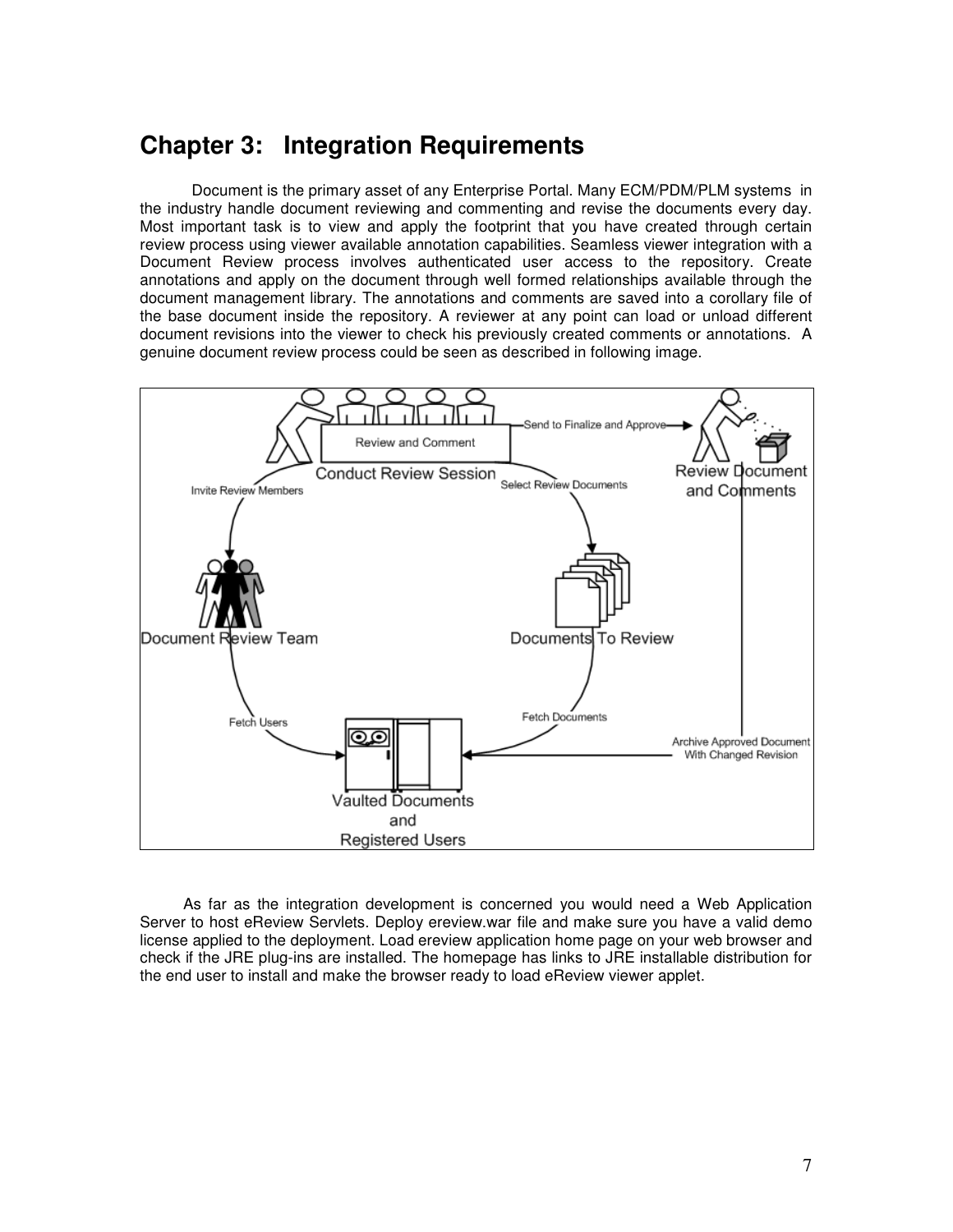## <span id="page-7-0"></span>**Chapter 4: Viewer Integration**

 Most of web based application read the documents from the server hard drive. Integration with eReview Viewer simplifies the document viewing operation with a support for multiple document types in single applet instance. The integration requires embedding the eReview applet in a HTML page and specifying the document path on the server as one of applet tag parameter. eReview applet send the request to eReview Integration Servlet to stream down the document content to display on one of eReview MDI child frame window. It is mandatory to associate User Identification to eReview viewer session. This information is also provided to the eReview applet through applet tag parameters. The annotation created in each viewing session is marked with the user Identification. This action simplifies challenges in conducting collaborative view and annotation operation. The markups or annotations are traced by the attendee ID and color selected. The HTML page generation with applet tag could be done in one of following approaches.

## **4.1 Applet Tags In HTML page**

Use following sample <applet/> tag with appropriate applet tag values to embed eReview applet in html pages and view the document specified in **docPath** parameter.

<applet height="100%" width="100%" name="eReviewApplet" code="chat.applet.CHttpChatApplet.class" codebase="http://localhost:8080/ereview" width=95% height=95% > <param name='type' value='application/x-java-applet;version=1.5'> <param name='image' value='images/logo.gif'> <param name='codebase' value='.'> <param name='code' value='chat.applet.CHttpChatApplet.class'> <param name='server\_url' value='EReviewServlet'> <param name='IntegrateDMSCGI' value='CIntegrateServlet'> <param name='sock\_emul\_url' value='CSockEmulServlet'> <param name='boxmessage' value='Loading eReview Applet...'> <param name='boxbgcolor' value='255,255,255'> <param name='boxfgcolor' value='192,192,192'> <param name='progresscolor' value='10,0,255'> <param name='progressbar' value='true'> <param name='archive' value='EReviewLite.jar'> <param name='scriptable' value='true'> <param name='console' value='+ALL'> <param name='MeetingTitle' value='ViewOnly'> <param name='SERVER\_TYPE' value='NOTUNIX'> <param name='JOIN' value='true'> <param name='MODE' value='VIEW\_ONLY'> <param name='EREVIEW' value='VC'> <param name='MEETING\_ID' value='15-UE'> <param name='**USE\_LOCAL\_DLL**' value='FALSE'> <param name='load GUI conf path' value='profile user Beginner View Only.xml'> <param name='**MKPEDIT'** value='false'> <param name='**ShowOpenButton**' value='false'> <param name=**'BRIEFCASE'** value='true'> <param name='**USERFOLDER**' value=' C:\\DocumentFolder'> <param name=**'docPath'** value='C:\\DocumentFolder\\document.tiff'> <param name='**USERNAME**' value='Ashok Jena'>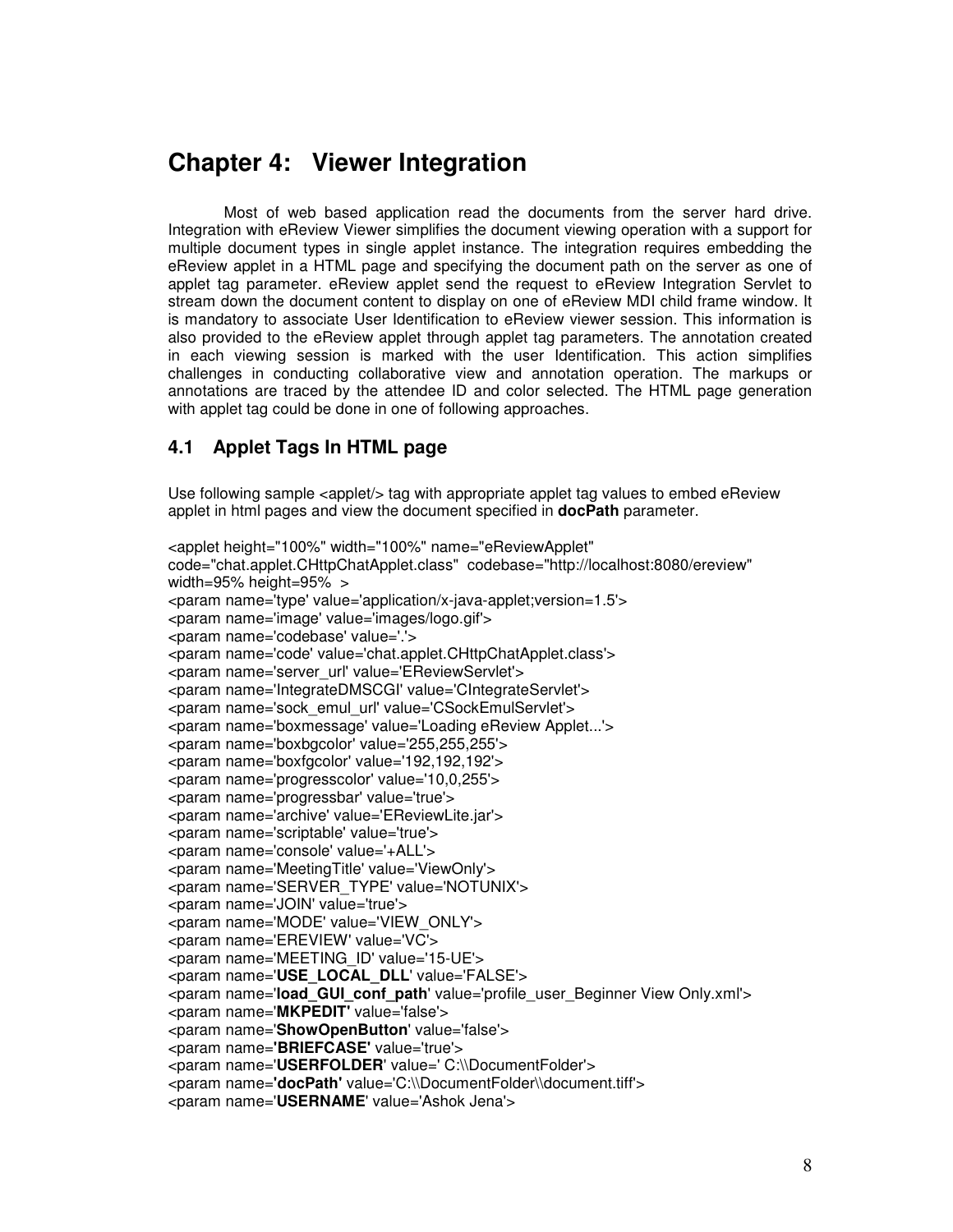<span id="page-8-0"></span><param name='**USERID**' value='127\_0\_0\_1-Ashok\_Jena'> <param name='**AUTODETECT**' value='true'> </applet>

Few optional parameters are as listed in following sections could be used to execute some advanced operations. <param name='CURRENT\_PAGE ' value='1'> <param name='OVERLAYTEXT ' value='My Overlay Test Message Here'> <param name='REDACTION ' value='x,y,w,h'>

Change above bold marked applet tags as directed below to reconfigure eReview applet functionality.

## **4.1.1 Auto detect file type**

Set "AUTODETECT" value to true or false to enable the document auto detection to view using right viewer filter.

Example - A pdf file could be having extension ppt by mistake. Using eReview auto detection mechanism the file is viewed in PDF filter. Otherwise it would be viewed as a Microsoft Power Point file and applet would fail to open the file.

### **4.1.2 Change user Identification**

Set "USERNAME" and "USERID" value with new user name and id to initiate eReview viewer session with different identification. All annotations created will be owned by the respective user.

### **4.1.3 View specific document from server**

Set "docPath" value with the document path on the server. This will allow you to load different documents from the server in your web browser.

### **4.1.4 Enable Open tool button**

To open multiple documents from a specific folder on the server you need to enable "Open" button in your viewer. To enable Open button you need to set following applet tags.

Set "USERFOLDER" with the absolute path to the folder on the server. Set "BRIEFCASE" to true. This enables to read folders and subfolders in it. Set "ShowOpenButton" to true. This enables the "Open" tool button.

#### **4.1.5 Enable Markup tools**

To enable markup tool for the end user you can specify value to "load\_GUI\_conf\_path". All configurable profiles are found in ereview\WEB-INF\profiles folder. This is a simple XML file and editable to add or remove tool buttons.

#### **4.1.6 Use accelerator DLLs on Client Machine**

User accelerator DLLs are mostly required if the eReview is deployed on a UNIX or LINUX based server. Some of the viewer filters depend on windows dlls, so at the client end we download this accelerator dlls and view the document from client hard disk.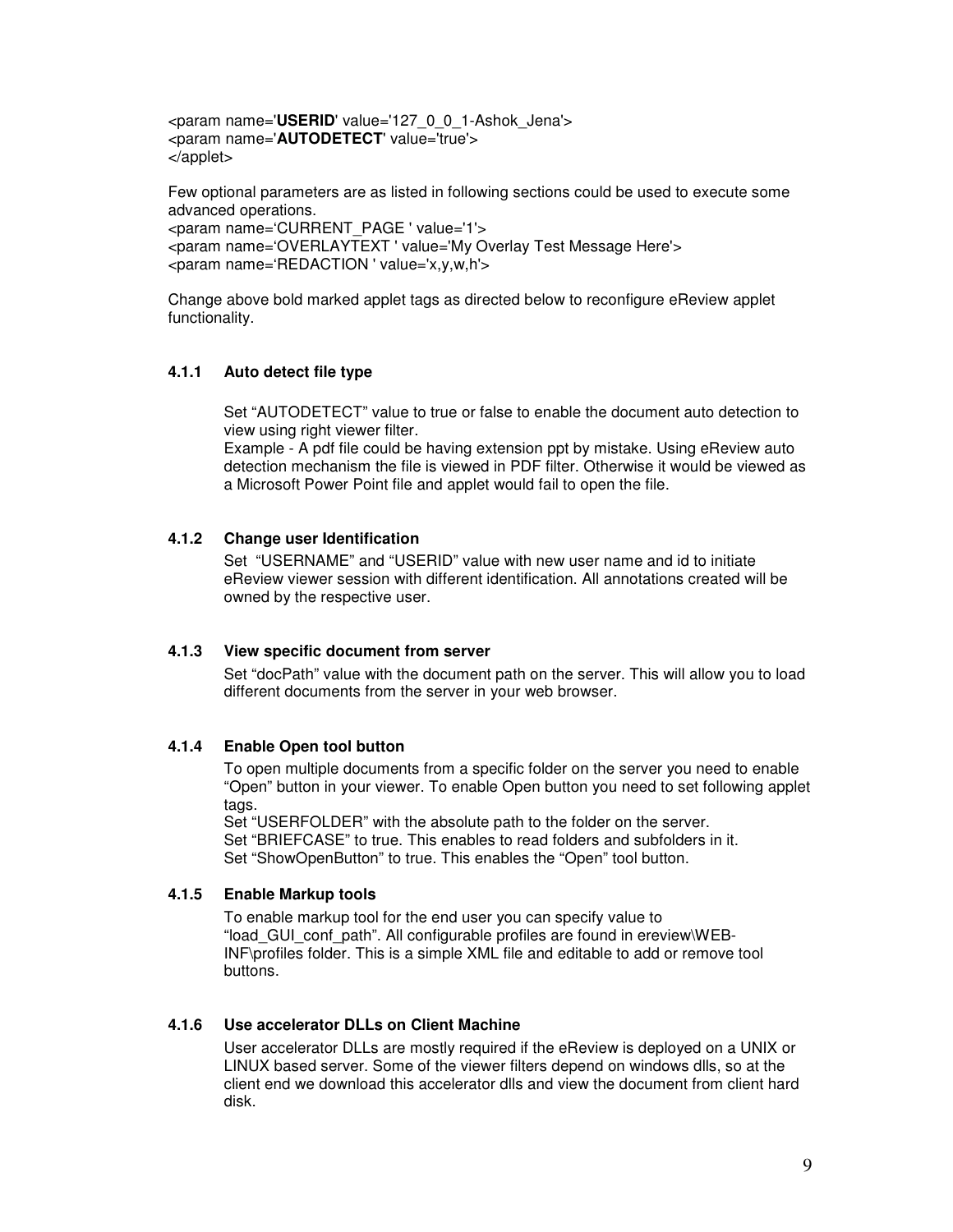Set "USE\_LOCAL\_DLLS" value to enable accelerator dlls.

## <span id="page-9-0"></span>**4.1.7 Change code base of EReviewNew.jar**

Set codebase=http://localhost:8080/ereview to some different http location to load EReviewNew.jar. Most of the time localhost is replaced by the public facing IP address to load eReview applet from any external server.

## **4.2 Request with HTTP Header Parameters**

As an alternative to 4.1 there are few HTTP request and response implementation in eReview server to generate HTML pages based on the request headed parameters. HTTP requested header keys are described in the following table:

| <b>Header Key</b>    | <b>Default Value</b>               | <b>Description</b>                                                                                                      |
|----------------------|------------------------------------|-------------------------------------------------------------------------------------------------------------------------|
| Attendee ID          | User<br>identification             | This identifies user applet session                                                                                     |
|                      | Code                               |                                                                                                                         |
| Attendee_Name        | User Name to                       | Markup layer created is associated with this                                                                            |
|                      | <b>Identify Markups</b>            | name.                                                                                                                   |
| Meeting ID           | 15-UE                              | Standard Viewer Session Identifier. Keep the<br>value 15-UE all the time.                                               |
| <b>MEETINGTITLE</b>  | ViewOnly Title                     | Set a name that has to be displayed on web<br>browser title to identify the viewer session                              |
| Document_Path        | Document Path<br>to view           | This is the document path on the server.                                                                                |
| <b>DocumentTitle</b> | Title of the<br>Document           | To Display a different title of the document<br>other than the filename itself                                          |
| <b>MKPEDIT</b>       | False                              | This could be set to true or false to enable<br>markup tools or disable markup tools.                                   |
| READONLY ACCESS      | True                               | A preloaded markup will have read only<br>access for the end user. It restricts the users<br>from edit current markups. |
| Mkpfile_load         | False                              | Set this to true for enabling auto load markup<br>file.                                                                 |
| Markups_Path         | Markup file Path                   | Specify the Markup Flie path to be viewed<br>along with the document                                                    |
| Profile              | Profile file name<br>to load       | Name of the profile file from web-inf\profiles<br>folder                                                                |
| OverlayText          | Text to overlay<br>on the document | A text messages could be provided to display<br>on the document as watermark                                            |
| Page                 | Page number                        | To load a specific page number from a<br>multiple page document.                                                        |
| Redaction            | x,y,w,h                            | Specify start point X and Y coordinate. The<br>specify the width and height                                             |

Send request to http://localhost:8080/ereview/CIntegrateServlet

The base URL for the HTTP request is as given below.

http://localhost:8080/ereview/CIntegrateServlet?REQUEST-

TYPE=OPEN\_VIEW\_ONLY\_APP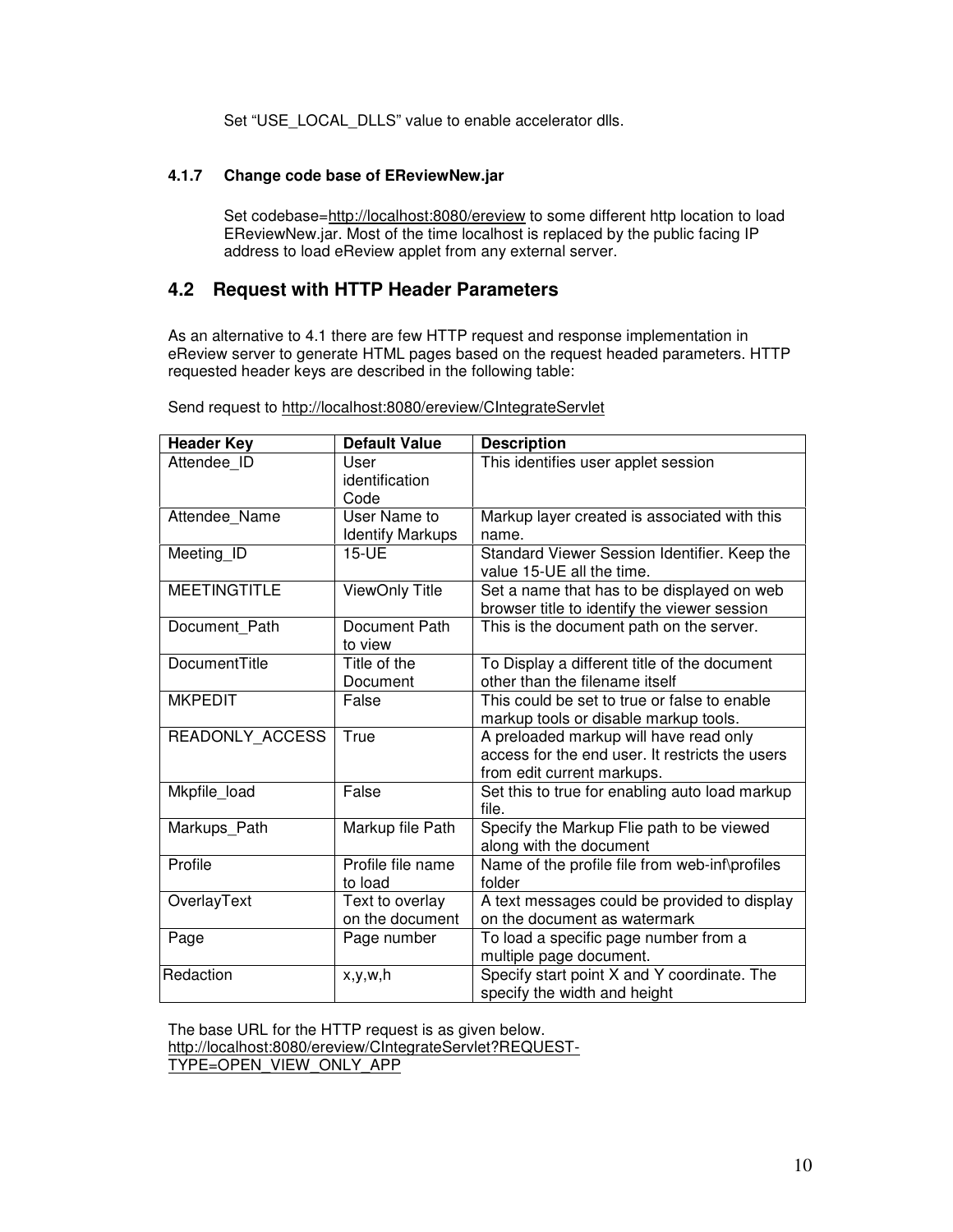<span id="page-10-0"></span>The header key REQUEST-TYPE=OPEN\_VIEW\_ONLY\_APP identifies to start eReview applet in Viewer Mode. Mandatory additional header keys are specified as follows. &Attendee\_ID=MyName &Meeting\_ID=15-UE &MEETINGTITLE=ViewOnly &Attendee\_Name=MyName

Following additional header keys are provided to start different instances as specified.

- 4.2.1 Start the Viewer without markup tools &MKPEDIT=false
- 4.2.2 Start the Viewer with markup tools<br>4.2.3 Start the Viewer with preloaded do
- Start the Viewer with preloaded document and markup files.
- 4.2.4 Start the Viewer with predefined user profile

## **Chapter 5: Viewer Integration Extension**

In Chapter 4 it was assumed that the documents are available on server side hard disk. Most of Enterprise Content Management (ECM) application keeps documents encrypted and vaulted in a ORACLE or MS SQL or DB2 database servers. In these cases it is necessary to authenticate using published APIs and checkout to cache the document on server side hard disk before streaming the document to the client side applet. eReview server side integration hooks are designed to extend and implement the checkout and check-in process to read and write documents into ECM vault. Following section explains the steps in detail to implement Viewer Integration Extension.

## **5.1 Implement Extension Class**

Extension class is implemented to manage the integration related operation for eReview viewer specific events. There are **nine** such viewer specific events triggered from the browser interface hosting eReview applet to view and annotate on enterprise documents.

In this section implementation of Viewer Specific Events are explained in detail for the developers to extend and implement. A basic java language programming experience is required for the developers.

eReview framework provides an abstract class "IOEMIntegrate" to extend and implement following public interfaces. Each interface is dedicated to one of such nine viewer specific events. The following figure depicts the class diagram of IOEMIntegrate object. This class is placed in EReviewServlet.jar found under web-inf\lib folder of ereview.war deployment.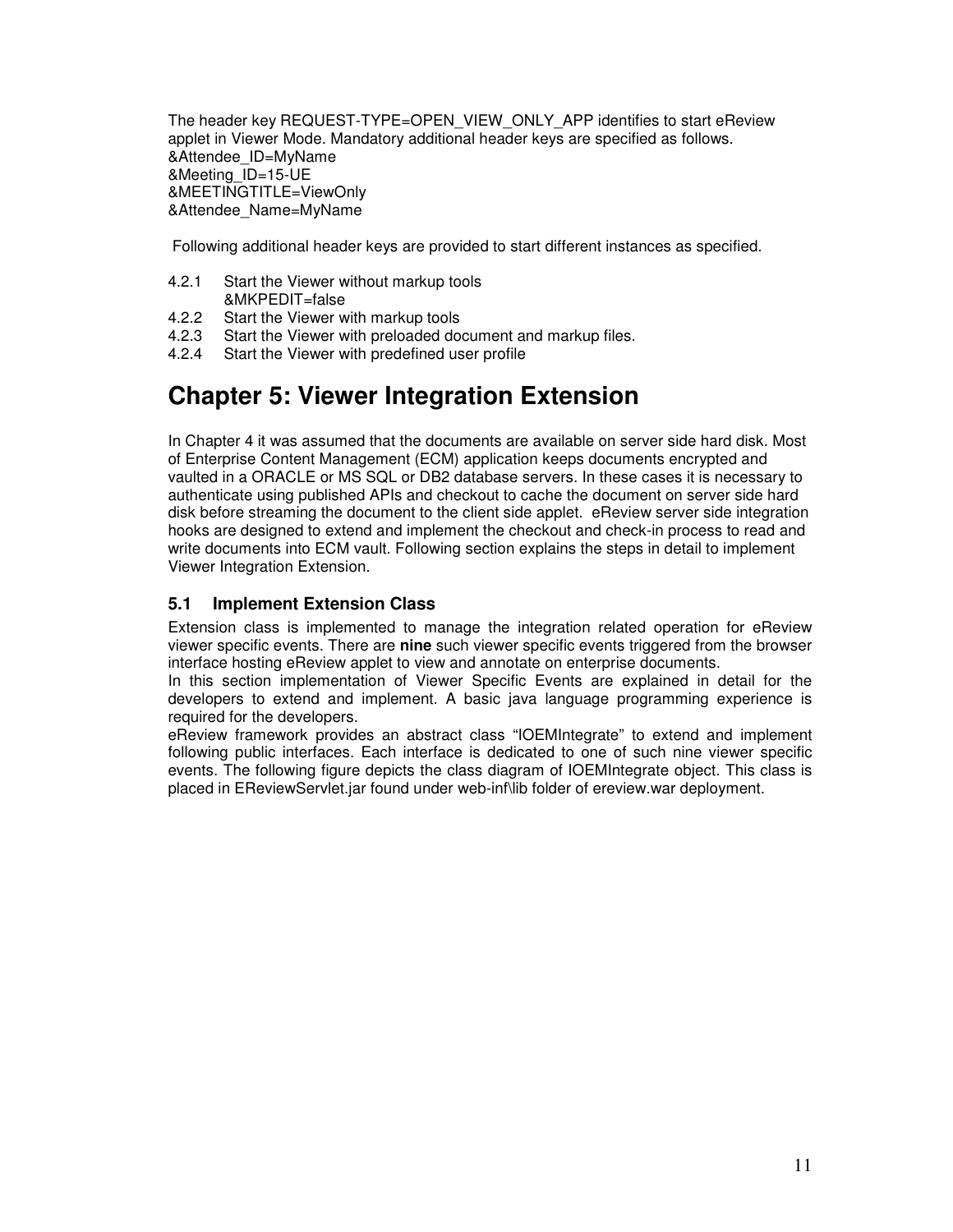

Look at the sample implementation in SampleImplementation.java delivered along with the ereview.war deployment. Following table explains the each interface name, arguments, return values and its minimal implementation in the sample code. The following table explains how to implement each of the interfaces in the IOEMIntegrate class.

| <b>Interface Name and Arguments</b>     | <b>Implementation Detail</b>                        |
|-----------------------------------------|-----------------------------------------------------|
| checkoutFile(Properties intglnfo)       | public String checkoutFile(Properties intglnfo)     |
|                                         | throws Exception                                    |
| <b>Interface Argument:</b>              |                                                     |
| intglnfo- A Java Properties object      | String szCatchedFilePath =                          |
| that holds all the parameters           | "C:\\MyDocPath\\MyDoc1.txt";                        |
| required for the document               | //To assign custom profile for the end user         |
| integration.                            | applet.                                             |
|                                         | String                                              |
| <b>Return Value:</b>                    | userProfile=request.getParameter("Profile");        |
| Absolute path to the document is        | if (userProfile $!=$ null) {                        |
| returned for the applet to view the     | this.setProperty("Profile",userProfile);            |
| document.                               |                                                     |
| Few other parameters like "Profile" for | //Set markup files to preload<br>String szMkpPath = |
| the user UI and markup file path to     | "C:\\MyDocPath\\Markups\\MyDoc1 Markup.mk           |
| preload on the document are set to      | p";                                                 |
| the intglnfo to return back to the      | intgInfo.setProperty("Markups Path",                |
| applet.                                 | szMkpPath);                                         |
|                                         | return szCatchedFilePath;                           |
|                                         |                                                     |
|                                         |                                                     |
|                                         |                                                     |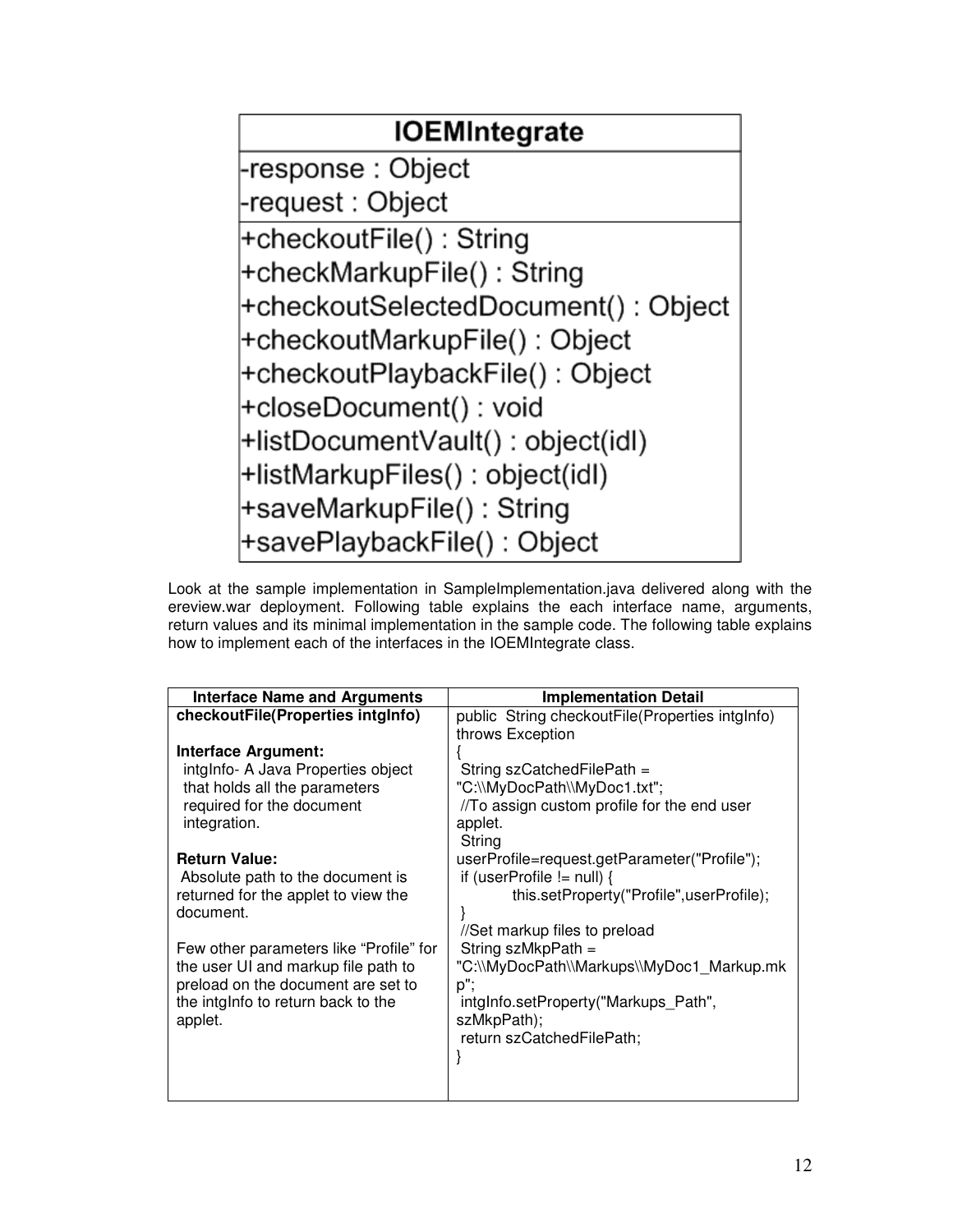| checkMarkupFile(Properties                                                                                                                                                                                                                                                                                                                                                                                                                                                                           |                                                                                                                                                                                                                                                                                                                                                                                                                                                                                                                           |
|------------------------------------------------------------------------------------------------------------------------------------------------------------------------------------------------------------------------------------------------------------------------------------------------------------------------------------------------------------------------------------------------------------------------------------------------------------------------------------------------------|---------------------------------------------------------------------------------------------------------------------------------------------------------------------------------------------------------------------------------------------------------------------------------------------------------------------------------------------------------------------------------------------------------------------------------------------------------------------------------------------------------------------------|
| intglnfo)                                                                                                                                                                                                                                                                                                                                                                                                                                                                                            | public Properties checkMarkupFile(Properties<br>intglnfo)                                                                                                                                                                                                                                                                                                                                                                                                                                                                 |
| Interface Argument:<br>intglnfo- A Java Properties object<br>that holds all the parameters<br>required for the check markup file<br>existence integration.<br><b>Return Value:</b><br>A Java Properties object is returned<br>with two parameters.<br>If "File-Extests" is set to true, then<br>eReview applet would display a<br>warning message to overwrite the<br>current markup file.<br>The "server_temp_dir" parameter is<br>used to locate the path where the<br>markup file would be saved. | {<br>Properties retProp=new Properties();<br>String szMkpFilePath =<br>intgInfo.getProperty("MKPDOCPATH");<br>String szMkpFileSavePath = szMkpFilePath;<br>File fMkp=new File(szMkpFilePath);<br>if (!fMkp.exists()){<br>//The temp path where markup file needs to be<br>saved<br>szMkpFileSavePath =<br>"C:\\MyDocPath\\Markups";<br>String fileExists=""+fMkp.exists();<br>retProp.setProperty("File-Exists",fileExists);<br>retProp.setProperty("server temp dir",szMkpFil<br>eSavePath);<br>return retProp;<br>}     |
| checkoutSelectedDocument(Prope<br>rties intglnfo)                                                                                                                                                                                                                                                                                                                                                                                                                                                    | public Properties                                                                                                                                                                                                                                                                                                                                                                                                                                                                                                         |
| <b>Interface Argument:</b><br>intgInfo- A Java Properties object<br>that holds all the parameters<br>required to checkout a selected<br>document from the applet side<br>document open dialog box.<br><b>Return Value:</b><br>A Java Properties object is returned<br>with two parameters.<br>The "filepath" is set to the absolute<br>path of the document selected. If a<br>markup file is available for preload,<br>then "Markups_Path" is set to the<br>absolute path of the markup.             | checkoutSelectedDocument(Properties intgInfo)<br>Properties retProp=new Properties();<br>String szDocumentId =<br>intgInfo.getProperty("docid");<br>String szDocumentPath =<br>"C:\\MyDocPath\\MyDoc1.txt";<br>String szMarkupPath =<br>"C:\\MyDocPath\\Markups\\MyDoc1_Markup.mk<br>p";<br>//Set Markups_Path with markup file paths if<br>this needs to be loaded along with the<br>document<br>this.setProperty("Markups Path",<br>szMarkupPath);<br>retProp.setProperty("filepath",szDocumentPath)<br>return retProp; |
| checkoutMarkupFile(Properties<br>intglnfo)                                                                                                                                                                                                                                                                                                                                                                                                                                                           | public Properties<br>checkoutMarkupFile(Properties intgInfo)                                                                                                                                                                                                                                                                                                                                                                                                                                                              |
| <b>Interface Argument:</b><br>intglnfo- A Java Properties object<br>that holds all the parameters<br>required for checking out the markup<br>file from the vault through integration<br>process.<br><b>Return Value:</b>                                                                                                                                                                                                                                                                             | Properties retProp=new Properties();<br>String szDocumentId =<br>intgInfo.getProperty("docid");<br>String szMarkupPath =<br>"C:\\MyDocPath\\Markups\\MyDoc1_Markup.mk<br>p";                                                                                                                                                                                                                                                                                                                                              |
| A Java Properties object is returned                                                                                                                                                                                                                                                                                                                                                                                                                                                                 | retProp.setProperty("markupfilepath",szMarkup<br>Path);                                                                                                                                                                                                                                                                                                                                                                                                                                                                   |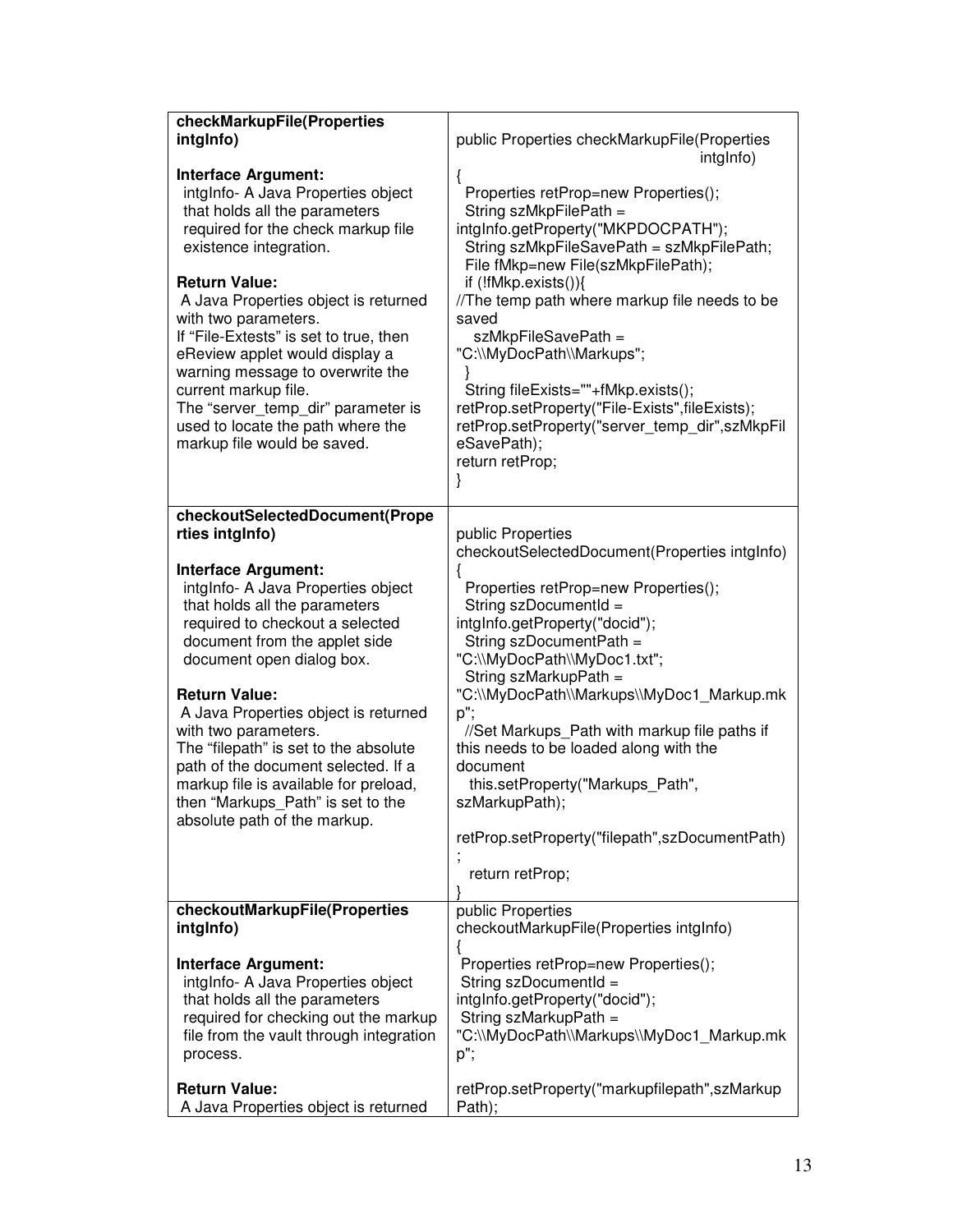| with two parameters.<br>The "markupfilepath" is set to the                       | return retProp;<br>}                                                                           |
|----------------------------------------------------------------------------------|------------------------------------------------------------------------------------------------|
| absolute path of the markup file                                                 |                                                                                                |
| selected for the current document in<br>focus. A markup identifier is set to the |                                                                                                |
| "docid" to uniquely identify the markup                                          |                                                                                                |
| file.                                                                            |                                                                                                |
| checkoutPlaybackFile(Properties                                                  | public Properties                                                                              |
| intglnfo)                                                                        | checkoutPlaybackFile(Properties intgInfo)<br>ł                                                 |
| <b>Interface Argument:</b>                                                       | Properties retProp=new Properties();                                                           |
| intgInfo- A Java Properties object<br>that<br>holds<br>all<br>the<br>parameters  | String szPlaybackPath =<br>"C:\\MyMeetingPath\\Meeting1\\Meeting1.xml";                        |
| required for checking out playback                                               |                                                                                                |
| file path for a saved meeting session<br>in the integration.                     | retProp.setProperty("playbackfilepath",szPlayba<br>ckPath);                                    |
|                                                                                  | return retProp;                                                                                |
| <b>Return Value:</b>                                                             | }                                                                                              |
| A Java Properties object is returned<br>with two parameters.                     |                                                                                                |
| The "playbackfilepath" is set to the                                             |                                                                                                |
| absolute path of the playback XML file<br>selected meeting.                      |                                                                                                |
|                                                                                  |                                                                                                |
| closeDocument(Properties<br>intglnfo)                                            | public void closeDocument(Properties intgInfo)                                                 |
|                                                                                  | //You can delete the document from the cache<br>location                                       |
| <b>Interface Argument:</b><br>intgInfo- A Java Properties object                 | }                                                                                              |
| that holds all the parameters                                                    |                                                                                                |
| required for the close document<br>integration.                                  |                                                                                                |
|                                                                                  |                                                                                                |
| <b>Return Value:</b><br>This interface does not return any                       |                                                                                                |
| value, simply used to clean the                                                  |                                                                                                |
| cached document for the integration.                                             |                                                                                                |
| listDocumentVault(Properties                                                     | public Properties[] listDocumentVault(Properties                                               |
| intglnfo)                                                                        | intgInfo)<br>ł                                                                                 |
| <b>Interface Argument:</b>                                                       | Properties[] retValues=null;                                                                   |
| intglnfo- A Java Properties object<br>the<br>that holds<br>all<br>parameters     | ArrayList documentFilesList = new ArrayList();<br>//Collect document files list from the vault |
| required for getting the list of the                                             | String szDocumentId =                                                                          |
| documents when user expands the<br>document tree structure in document           | intgInfo.getProperty("docid");<br>String szUserId =                                            |
| selection<br>dialog<br>for<br>open<br>box                                        | intgInfo.getProperty("Attendee_ID");                                                           |
| integration.                                                                     | String                                                                                         |
| <b>Return Value:</b>                                                             | sz_DocumentPath=intgInfo.getProperty("DOC_<br>PATH");                                          |
| An array of Java Properties object is                                            | //Lets say there are markup files saved into a                                                 |
| returned to populate the tree structure<br>in eReview Document Open dialog       | specific folder.<br>String szReadDocumentFrom =                                                |
| box. Each of the properties object                                               | sz_DocumentPath+"\\"+szUserId;                                                                 |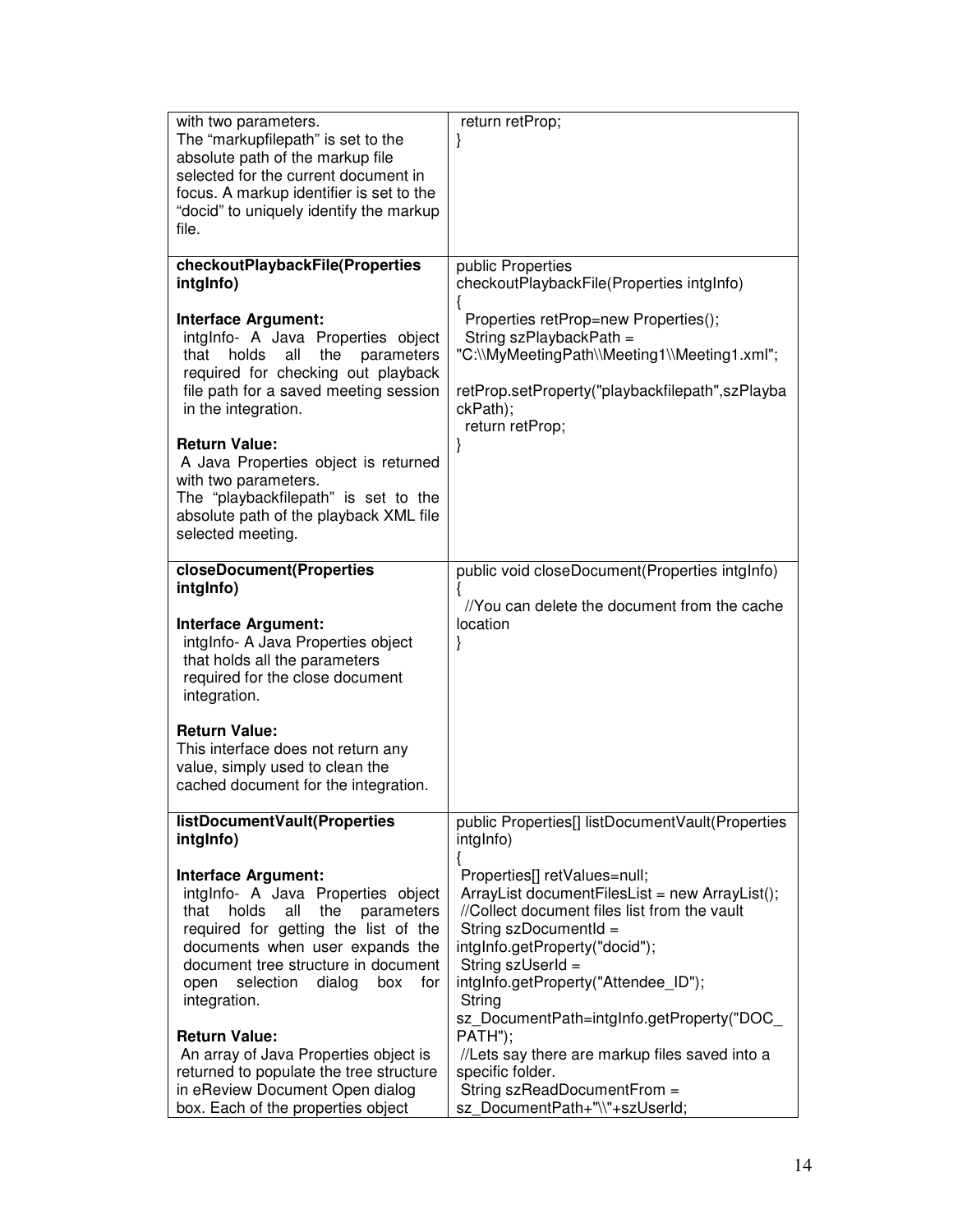| holds following key and value pairs.                               | File dir=new File(szReadDocumentFrom);                             |
|--------------------------------------------------------------------|--------------------------------------------------------------------|
| title = document name to be displayed                              |                                                                    |
| in tree leaf nodes.                                                | File[] listFiles= dir.listFiles();                                 |
| path = the absolute document path                                  | $if(listFiles != null)$                                            |
| will be loaded when selected.                                      |                                                                    |
| $size = to display the size of the file$<br>next to the leaf name. | File curent_file= null;                                            |
| $docid = to identify the document$                                 | String szDocTitle = "";<br>Properties currentDocProperties = null; |
| uniquely in the integration.                                       | String szDocPath = "";                                             |
| isFolder = to identify if the node could                           | String szDocld = "";                                               |
| be a leaf node or and node that could                              | String szDocFileSize = "";                                         |
| be expanded further.                                               | for(int i= 0; i< listFiles.length; $i++$ ){                        |
|                                                                    | currentDocProperties = new Properties();                           |
|                                                                    | curent_file= listFiles[i];                                         |
|                                                                    | szDocTitle = curent_file.getName();                                |
|                                                                    | //If you set this to "dummy", then the file will                   |
|                                                                    | be read when selected from the list at the applet                  |
|                                                                    | end.                                                               |
|                                                                    | szDocPath = curent_file.getAbsolutePath();                         |
|                                                                    | $szDocId = String.valueOf(i);$<br>szDocFileSize =                  |
|                                                                    | String.valueOf(curent_file.length());                              |
|                                                                    | currentDocProperties.setProperty("title",                          |
|                                                                    | szDocTitle);                                                       |
|                                                                    | currentDocProperties.setProperty("path",                           |
|                                                                    | szDocPath );                                                       |
|                                                                    | currentDocProperties.setProperty("size",                           |
|                                                                    | szDocFileSize);                                                    |
|                                                                    | currentDocProperties.setProperty("docid",                          |
|                                                                    | szDocld);                                                          |
|                                                                    | currentDocProperties.setProperty("isFolder",<br>"false");          |
|                                                                    |                                                                    |
|                                                                    | documentFilesList.add(currentDocProperties);                       |
|                                                                    | }                                                                  |
|                                                                    |                                                                    |
|                                                                    | int totalNodeCount = documentFilesList.size();                     |
|                                                                    | retValues = new Properties[totalNodeCount];                        |
|                                                                    | for (int nodeCount = $0$ ; nodeCount <                             |
|                                                                    | totalNodeCount; nodeCount++){<br>retValues[nodeCount] =            |
|                                                                    | (Properties)documentFilesList.get(nodeCount);                      |
|                                                                    |                                                                    |
|                                                                    |                                                                    |
|                                                                    | return retValues;                                                  |
|                                                                    |                                                                    |
| listMarkupFiles(Properties intglnfo)                               | public Properties[] listMarkupFiles(Properties                     |
| <b>Interface Argument:</b>                                         | intglnfo)<br>ł                                                     |
| intgInfo- A Java Properties object                                 | Properties[] retValues=null;                                       |
| that holds all the parameters                                      | ArrayList markupFilesList = new ArrayList();                       |
| required for getting the list of the                               | //Collect markup files list from the vault                         |
| markups when user expands the                                      | String szDocumentId =                                              |
| markup tree structure in markup                                    | intgInfo.getProperty("docid");                                     |
| open selection dialog box for                                      | String                                                             |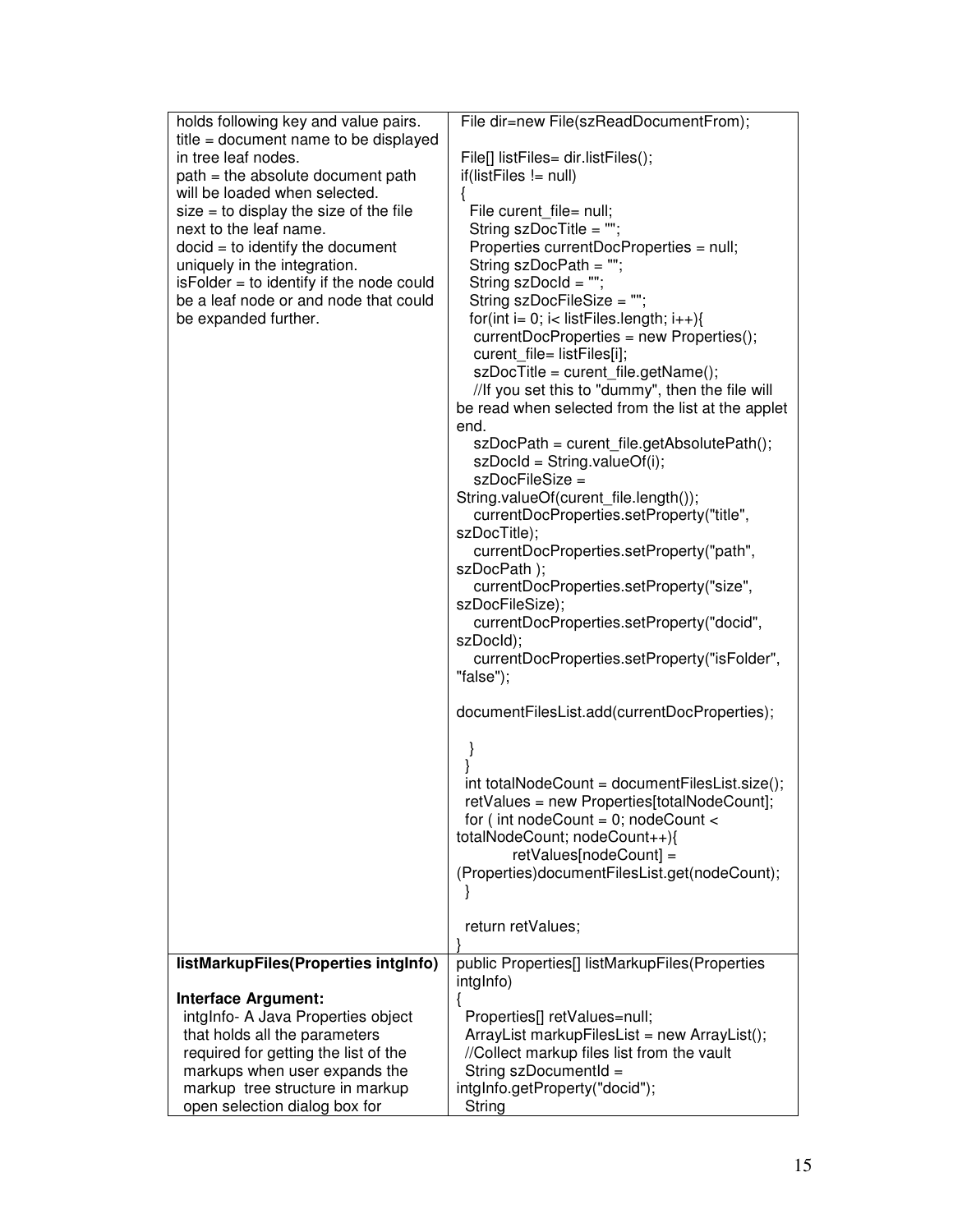| integration.                                                                  | sz_DocumentPath=intgInfo.getProperty("DOC_                                                            |
|-------------------------------------------------------------------------------|-------------------------------------------------------------------------------------------------------|
|                                                                               | PATH");                                                                                               |
| <b>Return Value:</b>                                                          | //Lets say there are markup files saved into a                                                        |
| An array of Java Properties object is                                         | specific folder.                                                                                      |
| returned to populate the tree structure<br>in eReview Markup Open dialog box. | String szMkpFileSavePath =<br>"C:\\MyDocPath\\Markups";                                               |
| Each of the properties object holds                                           | File dir=new File(szMkpFileSavePath);                                                                 |
| following key and value pairs.                                                | File[] listFiles= dir.listFiles();                                                                    |
| title = document name to be displayed                                         | if(listFiles != null)                                                                                 |
| in tree leaf nodes.                                                           | ł                                                                                                     |
| path = the absolute document path                                             | File curent file= null;                                                                               |
| will be loaded when selected.                                                 | String szMkpTitle = null;                                                                             |
| $size = to display the size of the file$                                      | Properties currentMkpProperties = null;                                                               |
| next to the leaf name.                                                        | String szMkpPath = ""                                                                                 |
| $docid = to identify the document$                                            | String szMkpld = "";                                                                                  |
| uniquely in the integration.                                                  | String szMkpFileSize = "";                                                                            |
| $isFolder = is set to false always.$                                          | for(int i= 0; i< listFiles.length; i++){                                                              |
|                                                                               | currentMkpProperties = new Properties();                                                              |
|                                                                               | curent_file= listFiles[i];                                                                            |
|                                                                               | szMkpTitle = curent file.getName();                                                                   |
|                                                                               | //If you set this to "dummy", then the file will<br>be read when selected from the list at the applet |
|                                                                               | end.                                                                                                  |
|                                                                               | szMkpPath = curent_file.getAbsolutePath();                                                            |
|                                                                               | $szMkpld = String.valueOf(i);$                                                                        |
|                                                                               | szMkpFileSize =                                                                                       |
|                                                                               | String.valueOf(curent_file.length());                                                                 |
|                                                                               | currentMkpProperties.setProperty("title",                                                             |
|                                                                               | szMkpTitle);                                                                                          |
|                                                                               | currentMkpProperties.setProperty("path",                                                              |
|                                                                               | szMkpPath);                                                                                           |
|                                                                               | currentMkpProperties.setProperty("size",                                                              |
|                                                                               | szMkpFileSize);                                                                                       |
|                                                                               | currentMkpProperties.setProperty("docid",<br>szMkpld);                                                |
|                                                                               |                                                                                                       |
|                                                                               | currentMkpProperties.setProperty("isFolder",                                                          |
|                                                                               | "false");                                                                                             |
|                                                                               | markupFilesList.add(currentMkpProperties);                                                            |
|                                                                               |                                                                                                       |
|                                                                               |                                                                                                       |
|                                                                               | int totalNodeCount = markupFilesList.size();                                                          |
|                                                                               | retValues = new Properties[totalNodeCount];                                                           |
|                                                                               | for (int nodeCount = $0$ ; nodeCount <                                                                |
|                                                                               | totalNodeCount; nodeCount++){                                                                         |
|                                                                               | retValues[nodeCount] =<br>(Properties)markupFilesList.get(nodeCount);                                 |
|                                                                               | ł                                                                                                     |
|                                                                               |                                                                                                       |
|                                                                               | return retValues;                                                                                     |
|                                                                               |                                                                                                       |
| saveMarkupFile(Properties                                                     | public Properties saveMarkupFile(Properties                                                           |
| intglnfo)                                                                     | intglnfo)                                                                                             |
|                                                                               | ł                                                                                                     |
| <b>Interface Argument:</b>                                                    | Properties retProp=new Properties();                                                                  |
| intgInfo- A Java Properties object                                            |                                                                                                       |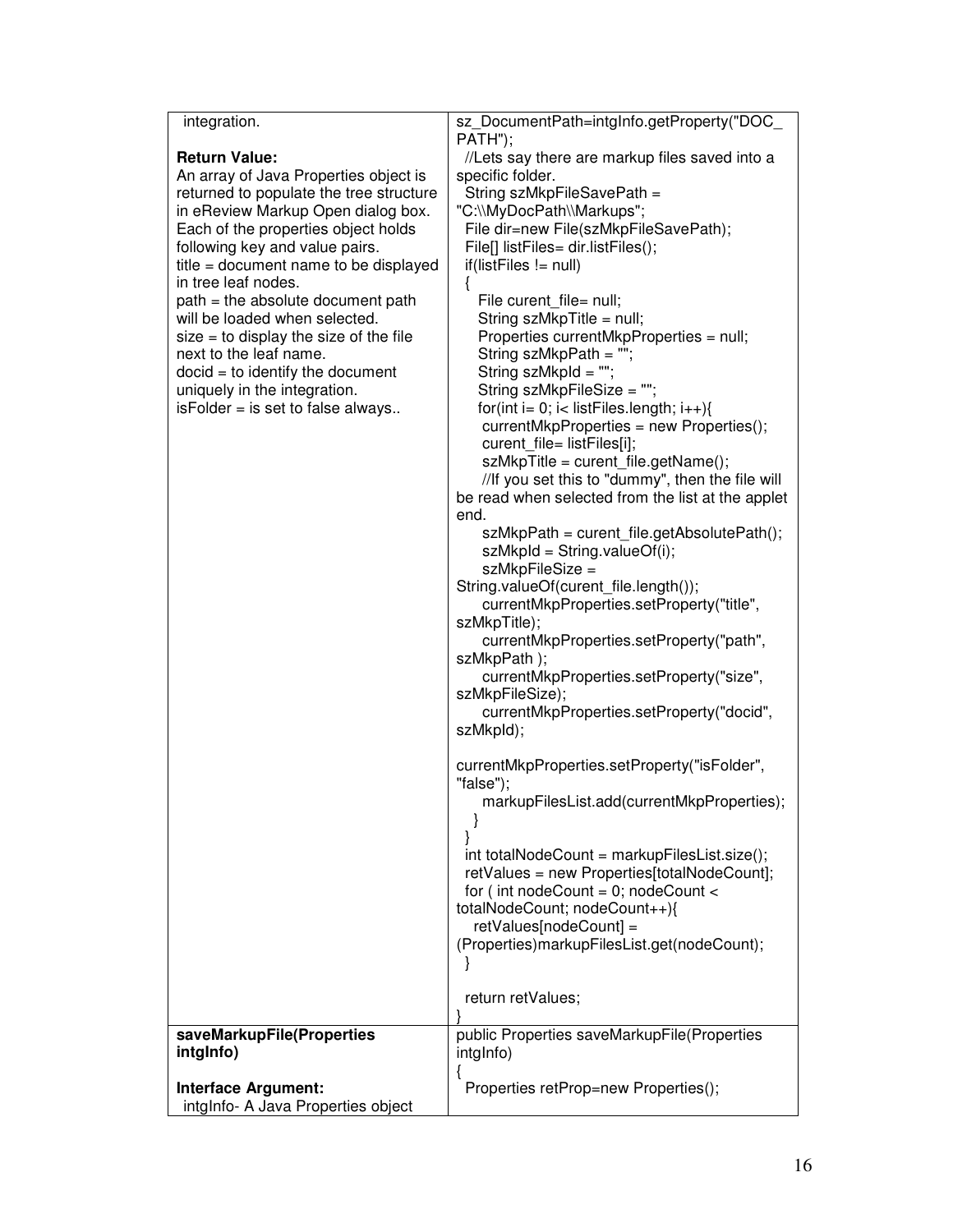<span id="page-16-0"></span>

| that holds all the parameters<br>required for save markup integration.                                                                                                                                                                                                                                                                                      | String szDocumentId =<br>intgInfo.getProperty("docid");<br>String szMkpFilePath =                                                                                                                                                                                                                                                |
|-------------------------------------------------------------------------------------------------------------------------------------------------------------------------------------------------------------------------------------------------------------------------------------------------------------------------------------------------------------|----------------------------------------------------------------------------------------------------------------------------------------------------------------------------------------------------------------------------------------------------------------------------------------------------------------------------------|
| <b>Return Value:</b><br>A Java Properties object is returned<br>with two parameters.<br>The "mkp_saved" is set to<br>"true"/"false" to decide the success or<br>failure.                                                                                                                                                                                    | intgInfo.getProperty("mkpfilepath");<br>String szMkpName =<br>intgInfo.getProperty("mkpname");<br>//Do your markup check in operation here to<br>place the file into the vault or repository<br>retProp.setProperty("mkp_saved","true");<br>return retProp;                                                                      |
| savePlaybackFile(Properties intgInfo)                                                                                                                                                                                                                                                                                                                       | public Properties savePlaybackFile(Properties<br>intgInfo)                                                                                                                                                                                                                                                                       |
| <b>Interface Argument:</b><br>intglnfo- A Java Properties object<br>that holds all the parameters<br>required for the save meeting<br>information for playback integration.<br><b>Return Value:</b><br>A Java Properties object is returned<br>with two parameters.<br>The "savedplayback" is set to<br>"true"/"false" to decide the success or<br>failure. | Properties retProp=new Properties();<br>String szPlaybackPath =<br>"C:\\MyMeetingPath\\Meeting1\\Meeting1.xml";<br>String<br>szSysPBPath=intgInfo.getProperty("xmlfilepath"<br>);<br>try{<br>copyFile(szSysPBPath,szPlaybackPath<br>);<br>catch(Exception e){<br>retProp.setProperty("savedplayback","true");<br>return retProp; |

## **5.2 Set Extension Class Parameters**

The extension class and the additional parameters required to implement integration process in the extension class are provided as applet tag parameters. A sample applet tag for eReview integration through extension class is specified as follows:

```
<applet height="100%" width="100%" name="eReviewApplet" 
code="chat.applet.CHttpChatApplet.class" codebase="http://localhost:8080/ereview" 
width=95% height=95% > 
<param name='console' value='+ALL'> 
<param name='view.common.props.0' value='ereview.server.path-separator:%5C'> 
<param name='uniqueid' 
value='ASP.NET_SessionId=axm3ac55zamciueiy2un5b55'>
<param name='scriptable' value='true'> 
<param name='remoteIp' value='127_0_0_1'> 
<param name='IntegrateDMSCGI' value='CIntegrateServlet'> 
<param name='ShowOpenButton' value='false'> 
<param name='StringData' value='true'> 
<param name='SERVER_TYPE' value='NOTUNIX'> 
<param name='code' value='chat.applet.CHttpChatApplet.class'> 
<param name='progressbar' value='true'> 
<param name='boxmessage' value='Loading eReview Applet...'> 
<param name='archive' value='EReviewLite.jar'> 
<param name='codebase' value='.'>
```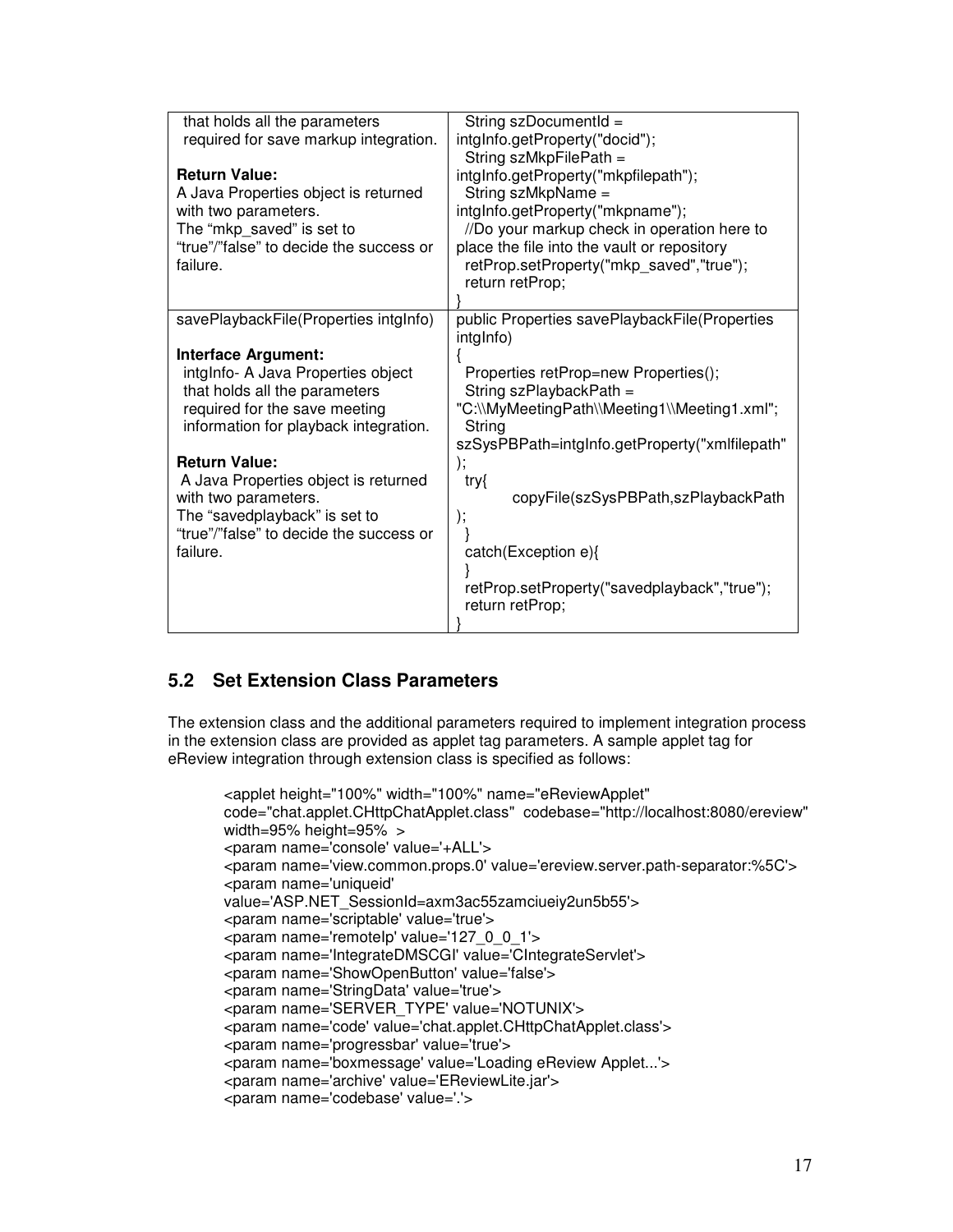```
<param name='server_url' value='EReviewServlet'> 
<param name='multimediaDMSCGI' value='CMultimediaServlet'> 
<param name='sock_emul_url' value='CSockEmulServlet'> 
<param name='image' value='images/logo.gif'> 
<param name='boxbgcolor' value='255,255,255'> 
<param name='progresscolor' value='10,0,255'> 
<param name='boxfgcolor' value='192,192,192'> 
<param name='type' value='application/x-java-applet;version=1.5'> 
<param name='Attendee_ID' value='Ashok'> 
<param name='docname' value='MyDoc1.txt'> 
<param name='sessionID' 
value='ASP.NET_SessionId=axm3ac55zamciueiy2un5b55'>
<param name='view.common.props.2' value='ereview.viewonly.window-size:800'> 
<param name='CLOSEWINDOW' value='true'> 
<param name='load_GUI_conf_path' value='profile_user_Beginner View Only.xml'> 
<param name='integratemode' value='true'> 
<param name='integrator' value='allegria.oem.sample.SampleImplementation'> 
<param name='integratename' value='allegria.oem.sample.SampleImplementation'> 
<param name='integrateParams' 
value='integratemode;Attendee_Name;Meeting_ID;Attendee_ID;StringData;MKPEDI
T;remoteIp;uniqueid;integratename;docname;sessionID;integrator;Markups_Path;Do
cument Path's
<param name='docPath' value='C%3A%5C%5CMyDocPath%5C%5CMyDoc1.txt'> 
<param name='MAYSCRIPT' value='true'> 
<param name='EREVIEW' value='VC'> 
<param name='BRIEFCASE' value='false'> 
<param name='JOIN' value='true'> 
<param name='MODE' value='VIEW_ONLY'> 
<param name='MEETING_ID' value='15-UE'> 
<param name='Meeting_ID' value='15-UE'> 
<param name='AUTODETECT' value='true'> 
<param name='USE_LOCAL_DLL' value='FALSE'> 
<param name='MKPEDIT' value='false'> 
<param name='USERID' value='Ashok'> 
<param name='USERNAME' value='Ashok'> 
<param name='READONLY_ACCESS' value='false'> 
<param name='Attendee_Name' value='Ashok'> 
<param name='Document_Path' value='C:\MyDocPath\MyDoc1.txt'> 
</applet>
```
The above html tag is generated through following few URLs. In this case allegria.oem.sample.SampleImplementation is an extension class extended from IOEMIntegrate calss. This sample is provided with ereview.war deployment and accessible using following URL.

#### **Sample URL to View Document:**

 http://localhost:8080/ereview/CIntegrateServlet?REQUEST-TYPE=VIEWINTEGRATEDOC&Attendee\_ID=Ashok&MKPEDIT=false&docname=MyDoc1. txt&integratename=allegria.oem.sample.SampleImplementation

 **Sample URL to View and Annotate Document:**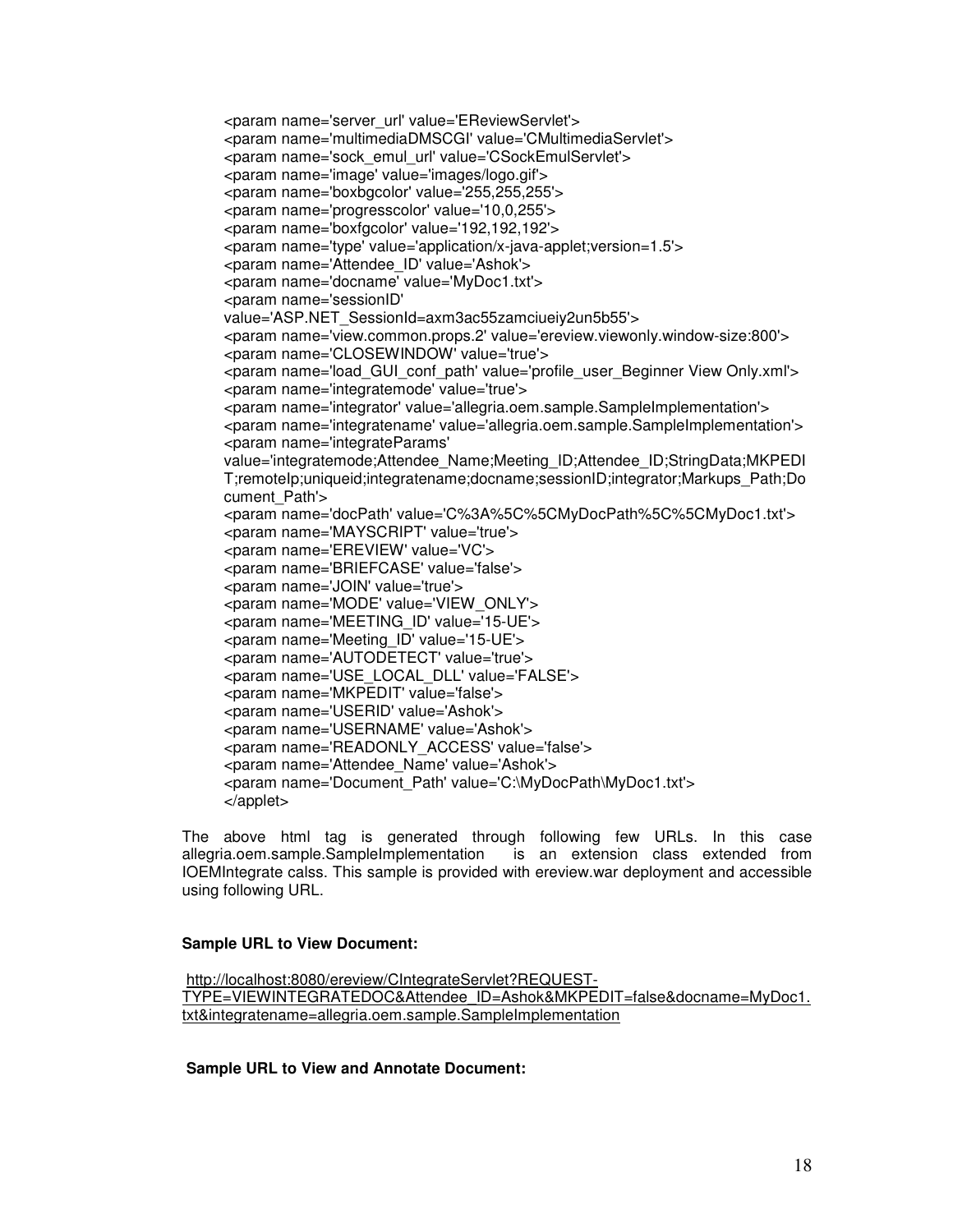<span id="page-18-0"></span>http://localhost:8080/ereview/CIntegrateServlet?REQUEST-TYPE=VIEWINTEGRATEDOC&Attendee\_ID=Ashok&MKPEDIT=true&docname=MyDoc1.t xt&integratename=allegria.oem.sample.SampleImplementation

## **Sample URL to View with specified profile:**

The profile profile user BeginnerViewOnly.xml is available in ereview\web-inf\profiles folder.

 http://localhost:8080/ereview/CIntegrateServlet?REQUEST-TYPE=VIEWINTEGRATEDOC&Attendee\_ID=Ashok&MKPEDIT=false&&Attendee\_Name= Ashokena&Profile=profile\_user\_BeginnerViewOnly.xml&docname=MyDoc1.txt&integratena me=allegria.oem.sample.SampleImplementation

A sample integration also provided with the ereview.war deployment to modify code in a jsp page and get it compiled on the fly to implement a quick integration. Use the following URL to access the sample page to check out eReview integration framework. The extended class always invokes the ereviewintegrator.jsp for each of the extension class events. Developers can modify the code in the jsp page to incorporate integration related business logic to access different files.

. http://localhost:8080/ereview/testjspintegration.jsp

The HTTP request for integration carries three external parameters to implement the integration. Those are jspdocuser, jsppage and jspdocname. For every IOEMIntegrate implemented interfaces these three parameters are provided through the applet session. In each interface implementation the testjspintegration.jsp is invoked to receive data for the integration process. Developer set his business rule based on the parameters provided by the applet in the jsp class to implement his integration. Sample URL to view a document is provided in following URL.

http://localhost:8080/ereview/CIntegrateServlet?REQUEST-

TYPE=VIEWINTEGRATEDOC&MKPEDIT=false&Attendee\_ID=Ashok&jspdocUser=Ashok &jsppage=ereviewintegrator.jsp&jspdocname=document.tiff&integratename=allegria.oem.js pdocs.JSPIntegrator

## **Chapter 6: Meeting Integration**

 eReview meetings require four mandatory parameters to start/join a meeting session. Those four mandatory parameters are "Meeting Title", "Meeting ID", "Attendee Name", "Attendee ID" and "Join Mode".

 In case "Meeting ID", "Attendee ID" are not known or provided through the integration process, eReview Servlet process auto generates from specified "Meeting Title", "Attendee Name". There are two ways to start an eReview meeting session as described in following section.

## **6.1 Applet Tags In HTML page**

A HTML page with following minimum applet tag could start eReview meeting instantly when loaded from eReview application server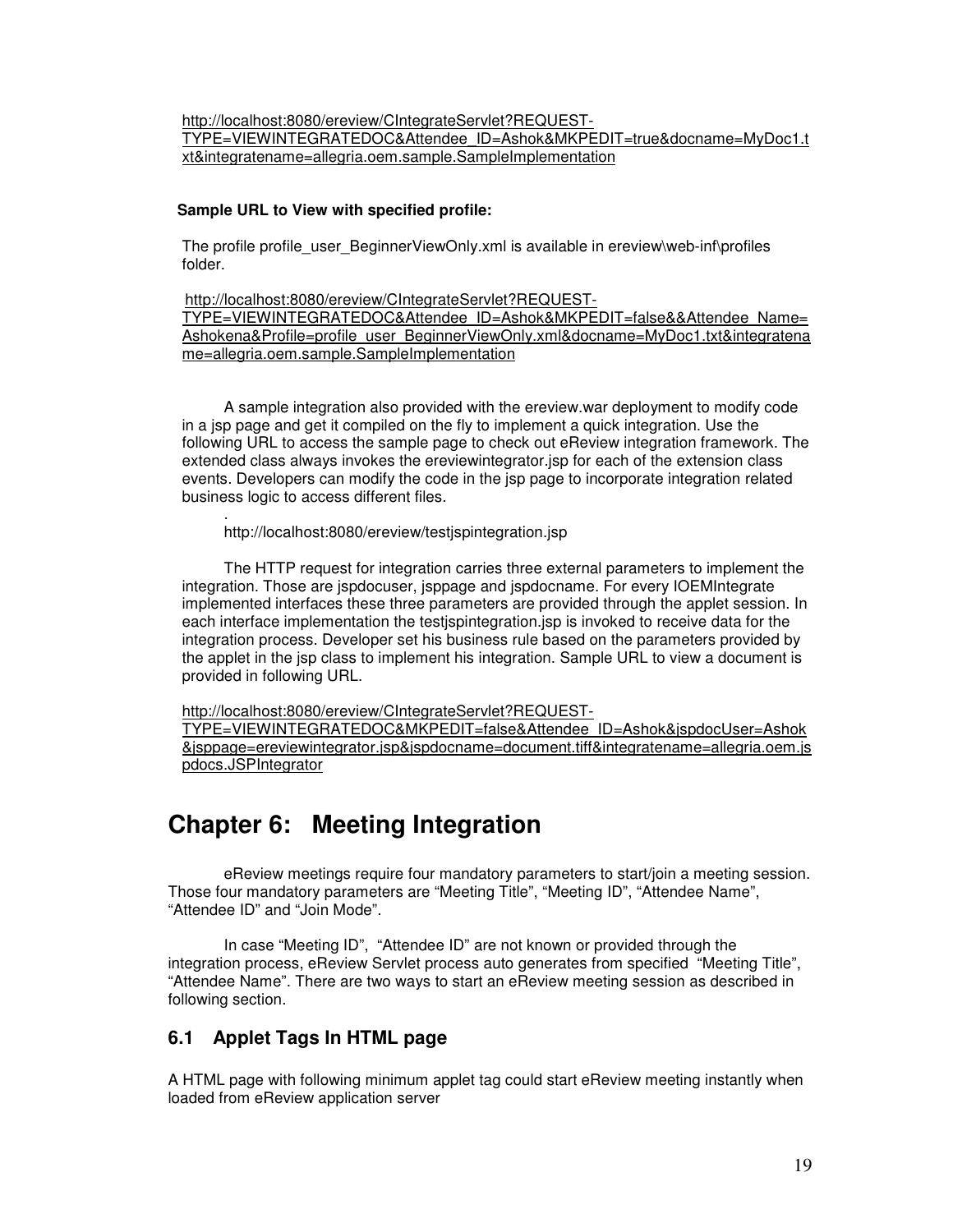```
<applet height="100%" width="100%" name="eReviewApplet" 
code="chat.applet.CHttpChatApplet.class" codebase="http://localhost:8080/ereview" 
width=95% height=95% > 
<param name='archive' value='EReviewNew.jar'> 
<param name='code' value='chat.applet.CHttpChatApplet.class'> 
<param name='type' value='application/x-java-applet;version=1.5'> 
<param name='console' value='+ALL'> 
<param name='scriptable' value='true'> 
<param name='boxbgcolor' value='255,255,255'> 
<param name='boxfgcolor' value='192,192,192'> 
<param name='progresscolor' value='10,0,255'> 
<param name='boxmessage' value='Loading eReview Applet...'> 
<param name='progressbar' value='true'> 
<param name='image' value='images/logo.gif'> 
<param name='sock_emul_url' value='CSockEmulServlet'> 
<param name='server_url' value='EReviewServlet'> 
<param name='multimediaDMSCGI' value='CMultimediaServlet'> 
<param name='codebase' value='.'> 
<param name='MAYSCRIPT' value='true'> 
<param name='EREVIEW' value='VC'> 
<param name='SERVER_TYPE' value='NOTUNIX'> 
<param name='CLOSEWINDOW' value='true'> 
<param name='BRIEFCASE' value='true'> 
<param name='MODE' value='EREVIEW'> 
<param name='AGENDALINES' value='1'> 
<param name='AGENDA' value=''> 
<param name='JOIN' value='false'> 
<param name='USERFOLDER' value='C:\\eReviewTomcat\\jakarta-tomcat-
5.0.28\\webapps\\ereview\\WEB-INF\\samples\\'> 
<param name='USE_LOCAL_DLL' value='FALSE'> 
<param name='MEETINGTITLE' value='MyMeetingTitle'> 
<param name='MEETING_ID' value='MyMeetingID'> 
<param name='MtPass' value='SUD'> 
<param name='MKPEDIT' value='true'> 
<param name='USERNAME' value='MyName'> 
<param name='USERID' value='MyID'> 
</applet>
```
- 6.1.1 Set "**JOIN**" to true if you want to join the same meeting as a different user. In this case two other parameters need to be changed to identify a new participant in the meeting. These parameters are "**USERNAME**" and "**USERID**".
- 6.1.2 Set "**USERFOLDER**" to a specific folder on the server hard drive to read folders, sub folders and documents through document open dialog box at the applet end. In this case "**BRIEFCASE**" value has to be set as true.
- 6.1.3 Set "MtPass" to protect the meeting from external access. If this is set then every joining participant required to pass the password to join the on going meeting.
- 6.1.4 Set "**MKPEDIT**" to true if you want markup tools to be enabled to create annotations on the documents.
- 6.1.5 The "**USERNAME**" and "**USERID**" are required to set a unique Chairperson or participant in the meeting. In case of starting a meeting these parameters are used as chairperson name and id.
- 6.1.6 Set "**USE\_LOCAL\_DLLS**" to true to enable eReview accelerator dlls. Setting this to true downloads eReview viewer dlls to the client side hard drive and views the document locally.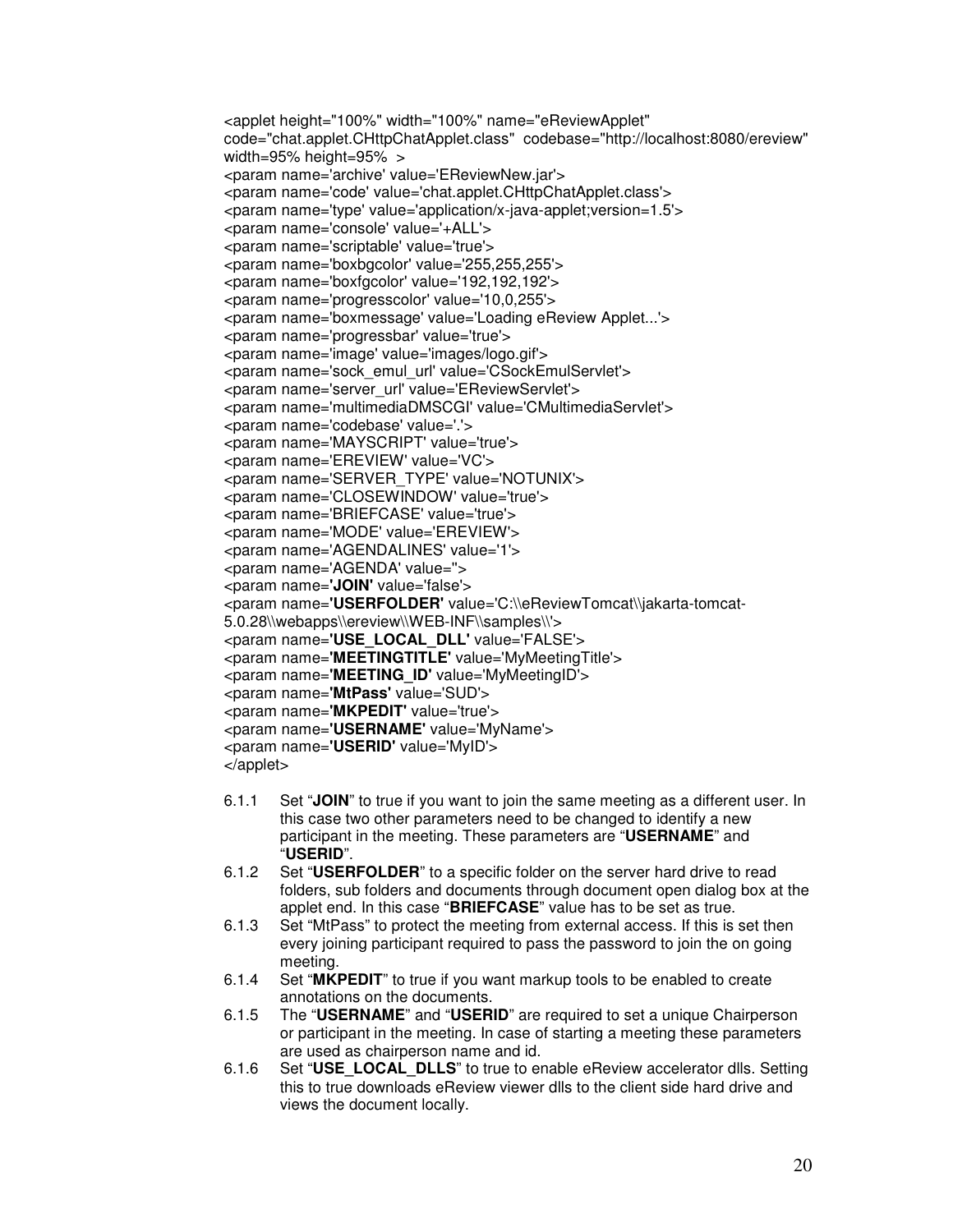## <span id="page-20-0"></span>**6.2 Request with HTTP Header Parameters**

As an alternative to 6.1 there are few HTTP request and response implementation in eReview server to generate HTML pages based on the request headed parameters. HTTP requested header keys are described in the following table:

| <b>Header Key</b>   | <b>Default Value</b>                              | <b>Description</b>                                                                                                          |
|---------------------|---------------------------------------------------|-----------------------------------------------------------------------------------------------------------------------------|
| Attendee ID         | User identification<br>Code                       | This identifies user applet session                                                                                         |
| Attendee Name       | User Name to<br><b>Identify Markups</b>           | Markup layer created is associated with this<br>name.                                                                       |
| Meeting_ID          | Unique ID                                         | A meeting identifier to hold the meeting on the<br>server.                                                                  |
| <b>MEETINGTITLE</b> | <b>Meeting Title</b>                              | Sent Any name that needs to be displayed on<br>web browser title                                                            |
| Document Path       | Document Path to<br>List documents<br>from server | This is the document path on the server. For a<br>specific meeting a document path could be<br>specified to load documents. |
| DocumentTitle       | Title of the<br>Document                          | To Display a different title of the document<br>other than the filename itself                                              |
| <b>MKPEDIT</b>      | False/true                                        | This could be set to true or false to enable<br>markup tools or disable markup tools.                                       |
| MtPassword          | <b>XXXXX</b>                                      | Use a password to protect the meeting from<br>unauthorized access                                                           |

Send request to http://localhost:8080/ereview/CIntegrateServlet

## **Start Meeting URL:**

CIntegrateServlet?REQUEST-

TYPE=START\_MEETING&Attendee\_ID=MyID&Attendee\_Name=MyName&Meeting\_ID=My MeetingID&Meeting\_Title=MyMeetingTitle&Document\_Path=C:\\MyDocs\\ &MtPassword=SUD

## **Join Meeting URL:**

CIntegrateServlet?REQUEST-TYPE= JOIN\_MEETING&Attendee\_ID=MyID&Attendee\_Name=MyName&Meeting\_ID=MyMeetingID &Meeting\_Title=MyMeetingTitle&Document\_Path=C:\\MyDocs\\ &MtPassword=SUD

## **Start Playback Meeting URL:**

CIntegrateServlet?REQUEST-TYPE=PLAYBACK&XML\_LOG\_PATH=C:\\eReviewTomcat\\jakarta-tomcat-5.0.28\\webapps\\ereview\\WEB-INF\\samples\\playback.xml

## **Chapter 7: Meeting Integration Extension**

Meeting Integration Extension classes are implemented in same way as it is explained in Chapter 5. eReview server side integration hooks are designed to extend and implement the checkout and check-in process to read and write documents into ECM vault. Please follow Chapter 5 to implement meeting integration extension for Meeting Integration Extension.

The sample integration is available in ereview.war deployment at following URL. http://localhost:8080/ereview/testjspintegration.jsp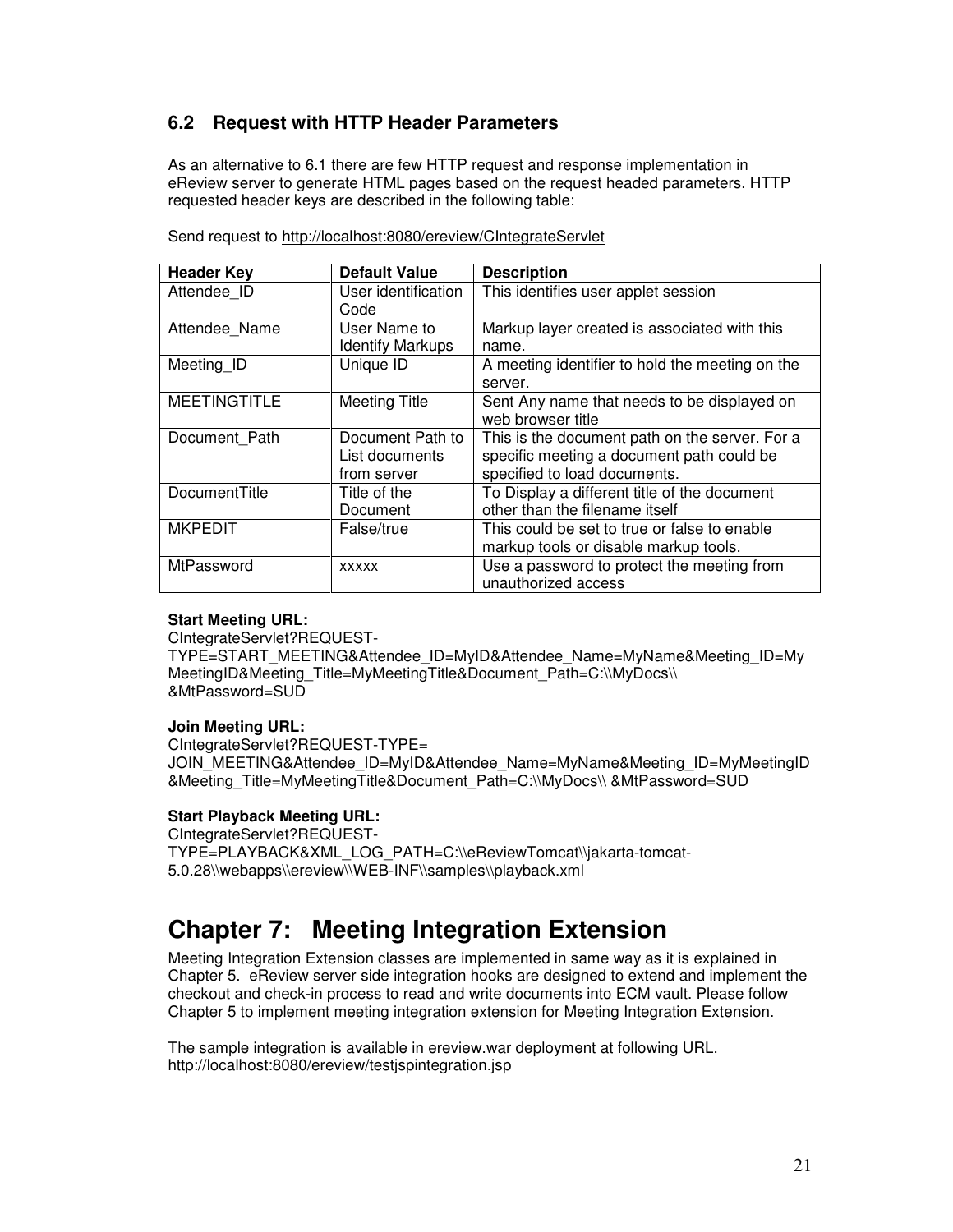<span id="page-21-0"></span>Here are two sample URLS that could be used to try Meeting integration:

## **Sample URL to Start Meeting:**

 http://localhost:8080/ereview/CIntegrateServlet?REQUEST-TYPE=STARTINTEGRATEMEETING&Meeting\_ID=YourMeetingID&StringData=true&Attendee\_ Name=Kevin&Attendee\_ID=Kevin&join=false&meetingfolder=C:\\MyDocPath&integratename=all egria.oem.sample.SampleImplementation

## **Sample URL to Join Meeting:**

 http://localhost:8080/ereview/CIntegrateServlet?REQUEST-TYPE=STARTINTEGRATEMEETING&Meeting\_ID=YourMeetingID&StringData=true&Attendee\_ Name=Tony&Attendee\_ID=Tony&join=true&meetingfolder=C:\\MyDocPath&integratename=allegr ia.oem.sample.SampleImplementation

## **Chapter 8: Embedding eReview Applet**

 eReview applet is possible to use within a third-party applet as a viewer engine. Only programming required for this is to include the EReviewNew.jar in your <applet/> tag and instantiate eReview applet instance within your applet. Now it is easy to access eReview interface methods to perform different actions in eReview viewer as required. Following tables explain most of the eReview public facing interfaces.

## **8.1 Instantiate/Start eReview meeting session from another Applet**

## **8.1.1 Start eReview Starter Session**

ereview.oem.applet.IEReviewStarter erStarter = new EReviewStarter();

## **8.1.2 Instantiate eReview Viewer session**

ereview.oem.applet.IEReviewApplet applet = new ereview.oem.applet.EReviewApplet();

## **8.1.3 Set Online EReviewServlet URL**

String szSvrURL = "http://localhost:8080/servlet/EReviewServlet"; applet.setServletUrl (szSvrURL);

## **8.1.4 Set Online CIntegrateServlet URL**

String szIntSvrURL = "http://localhost:8080/servlet/CIntegrateServlet"; applet.setServletIntegrateUrl (szIntSvrURL);

## **8.1.5 Set Online Meeting ID**

String szMeetingID = "MeetingID"; applet.setMeetingID (szMeetingID);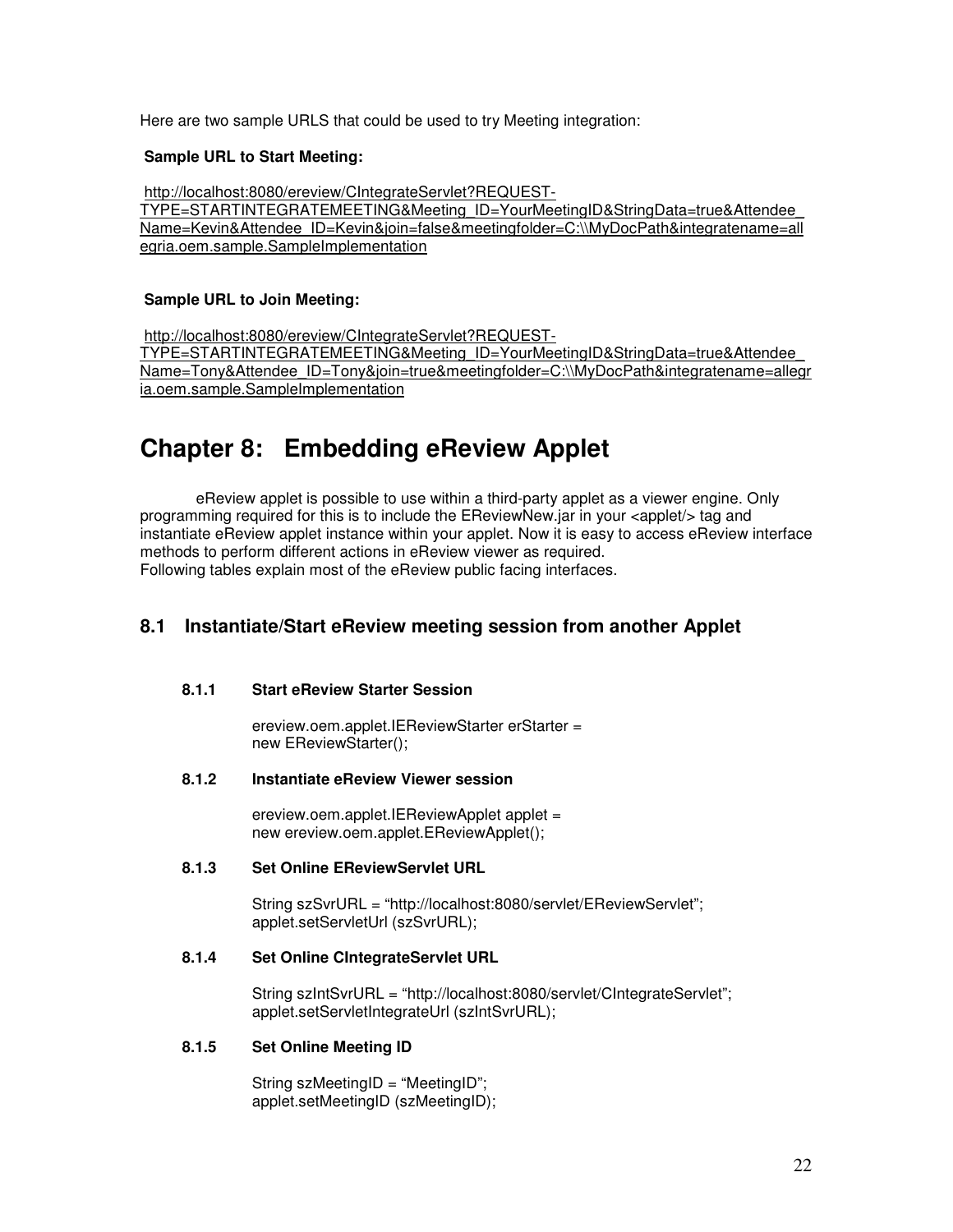### <span id="page-22-0"></span>**8.1.6 Set Viewing Session User Identification**

String szAttendeeID = "MyID"; applet.setAttendeeID(szAttendeeID);

## **8.1.7 Set Viewing Session Documents path.**

 String szDocRootPath = "D:\eReviewProf\eReviewProf\webpages\ereview\samples"; applet.setDocRootPath(szDocRootPath);

## **8.1.8 Set Document location need to be opened as soon as Viewing session starts.**

String szDocRootPath =

"D:\ eReviewProf\webpages\ereview\samples\viewonly\exploded.tif";

applet.setDocPath(szDocPath);

## **8.2 Join eReview meeting session**

## **8.2.1 Start eReview Starter Session**

ereview.oem.applet.IEReviewStarter erStarter = new EReviewStarter();

## **8.2.2 Instantiate eReview Viewer session**

ereview.oem.applet.IEReviewApplet applet = new ereview.oem.applet.EReviewApplet();

#### **8.2.3 Set Online EReviewServlet URL**

String szSvrURL = http://localhost:8080/servlet/EReviewServlet; applet.setServletUrl (szSvrURL);

### **8.2.4 Set Online CIntegrateServlet URL**

String szIntSvrURL = http://localhost:8080/servlet/CIntegrateServlet; applet.setServletIntegrateUrl (szIntSvrURL);

#### **8.2.5 Set Online Meeting ID**

String szMeetingID = "MeetingID"; applet.setMeetingID (szMeetingID);

## **8.2.6 Set Viewing Session User Identification**

String szAttendeeID = "MyID"; applet.setAttendeeID(szAttendeeID + "joined");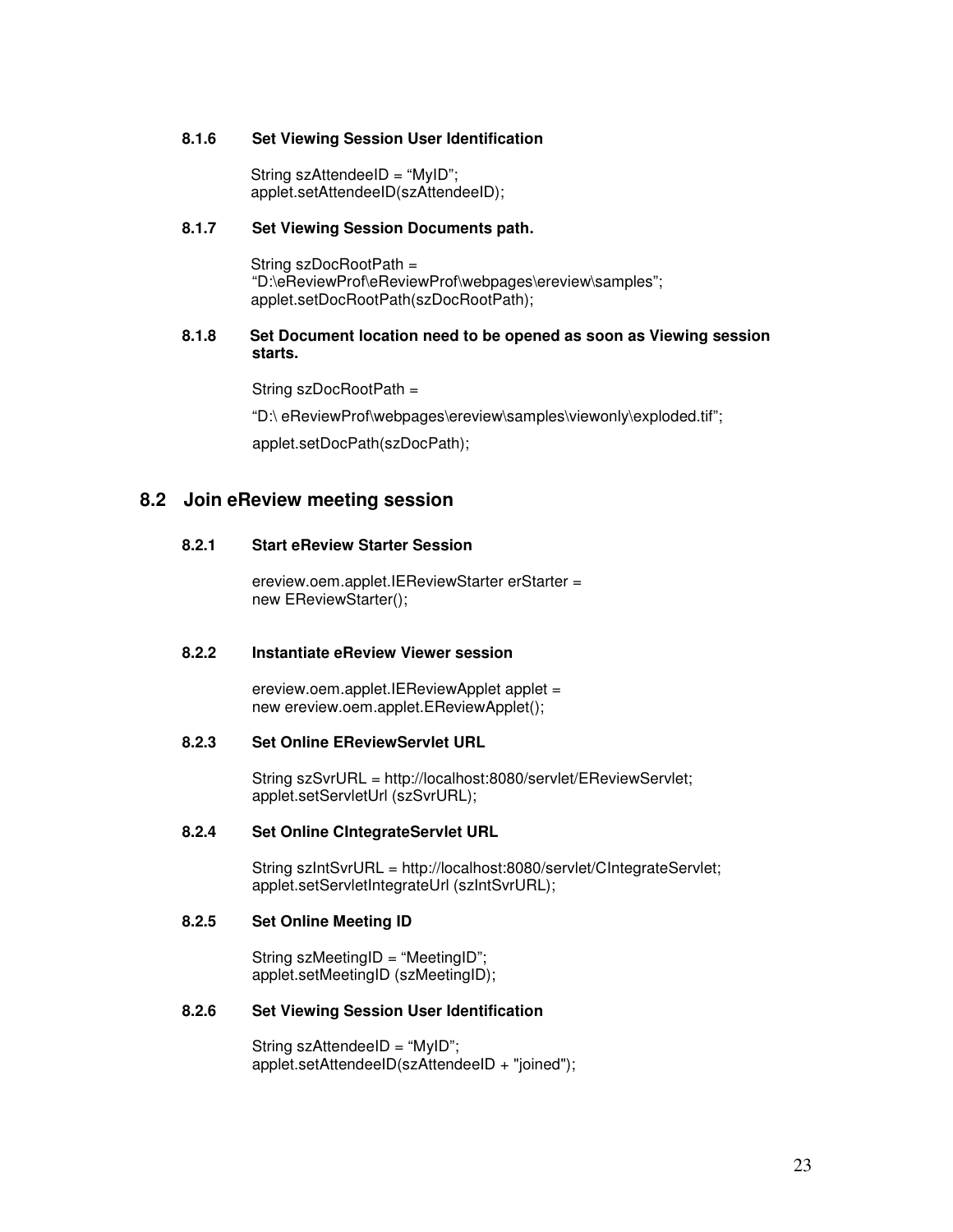### <span id="page-23-0"></span>**8.2.7 Set Viewing Session Documents path**

String szDocRootPath = "D:\…\ereview\samples"; applet.setDocRootPath(szDocRootPath);

## **8.2.8 Set Document location need to be opened as soon as Viewing session starts.**

String szDocRootPath = "D:\....\ereview\samples\viewonly\exploded.tif"; applet.setDocPath(szDocPath);

## **8.3 Open document from server in eReview session**

**8.3.1 The user has to create eReview Document instance by using** 

ereview.oem.applet.IEReviewDocument doc = new EReviewDocument();

**8.3.2 Document Path has to be set using** 

doc.setDocumentPath(szOpenDocPath);

### **8.3.3 Using the following, user sets the title of the document**

doc.setTitle(szOpenDocTitle)

**8.3.4 The document type (this type dictates the file format of the document) is set by using** 

doc.setDocumentAutodetectType(szOpenDocType);

**8.3.5 The document is opened using viewer Instance and return document id for future reference.** 

String szOEMDocId = erInst.openDocument(doc);

## **8.4 Close Opened Documents in eReview applet session**

**8.4.1 Get all document instances from viewer instance.** 

IEReviewDocument[] docs = erInst.getAllDocuments();

- **8.4.2 Match the documents for your szOEMDocId for which markups need to be saved.**
- **8.4.3 Search docs array to match the szOEMDocId. Let's say matching id is I.**
- **8.4.4 Get the matching document object for matching number I.**

**IEReviewDocument curdoc = docs[I];** 

#### **8.4.5 Close offline document**

erInst.closeDocument(curdoc);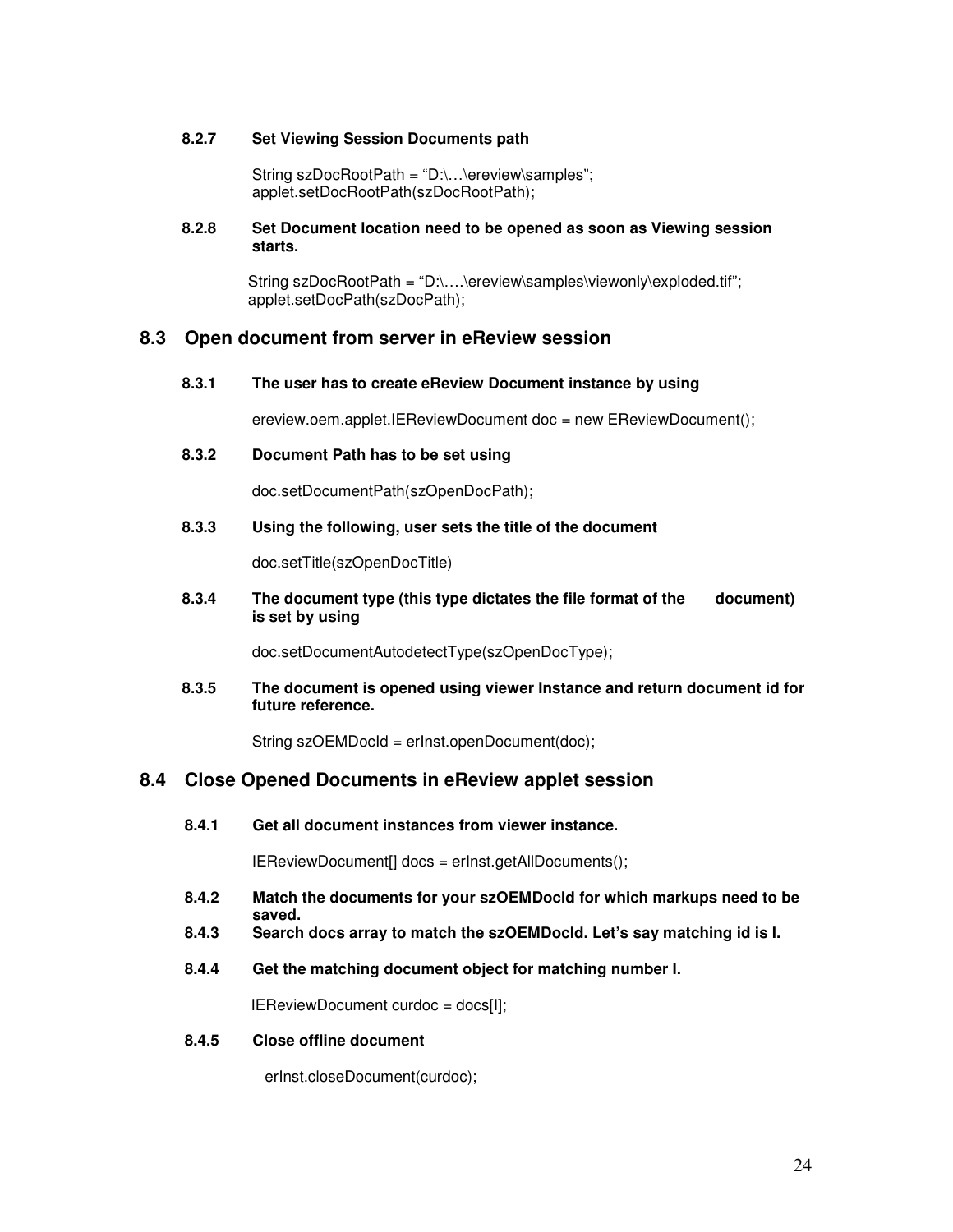## <span id="page-24-0"></span>**8.5 Create markups and save created markups into server side directory**

#### **8.5.1 Get all document instances from viewer instance.**

IEReviewDocument[] docs = erInst.getAllDocuments();

- **8.5.2 Match the documents for your szOEMDocId for which markups need to be saved.**
- **8.5.3 Search docs array to match the szOEMDocId.**  Let's say matching id is I.

#### **8.5.4 Get the matching document object for matching number I.**

IEReviewDocument curdoc = docs[I];

### **8.5.5 Save markup files at a given location with a given file name.**

 File fDestFile = new File(szSaveMkpPath); String path = erInst.saveActiveMarkupFile(curdoc, fDestFile);

## **8.6 Save markups created on current document**

**8.6.1 Select Markup File Name on the server.** 

String szMkpFilePath = "D:\….\ereview\samples\sample.mkp";

#### **8.6.2 Search docs array to match the szOEMDocId.**

Let's say matching id is I.

## **8.6.3 Get the matching document object for matching number I.**

IEReviewDocument curdoc = docs[I];

#### **8.6.4 Save markup file on selected document.**

 File fMkpFile = new File(szMkpFilePath); erInst.saveActiveMarkupFile (fMkpFile, curdoc);

## **8.7 Load/Unload markups on documents opened in eReview**

### **8.7.1 Get all document instances from viewer instance.**

IEReviewDocument[] docs = erInst.getAllDocuments();

**8.7.2 Match the documents for your szOEMDocId for which markups need to be saved.**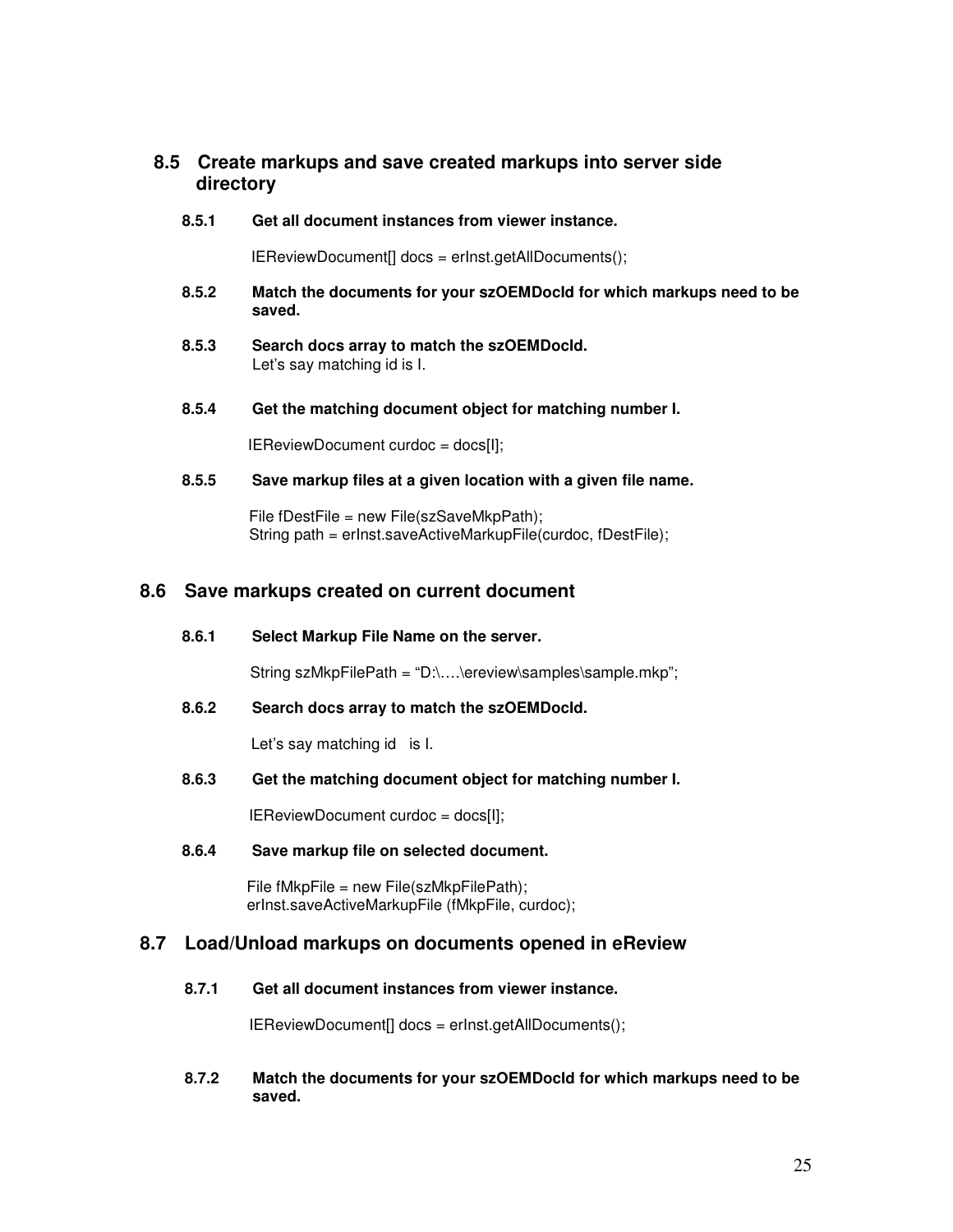<span id="page-25-0"></span>

| 8.7.3 | Search docs array to match the szOEMDocld. |
|-------|--------------------------------------------|
|       | Let's say matching id is I.                |

**8.7.4 Get the matching document object for matching number I.** 

IEReviewDocument curdoc = docs[I];

#### **8.7.5 Load markup file on selected document.**

File fMkpFile = new File(szLoadMkpPath); erInst.loadMarkupFile(fMkpFile, curdoc);

#### **8.7.6 Unload markup file on selected document.**

erInst.UnloadMarkupFile(szLoadMkpPath, curdoc);

## **8.8 Print current or selected document**

**8.8.1 To print the current document,** 

erInst.printCurrentDocument ();

- **8.8.2 To print the selected documents, follow the steps:**
- **8.8.3 Get all document instances from viewer instance.**

IEReviewDocument[] docs = erInst.getAllDocuments();

**8.8.4 Match the documents for your szOEMDocId for which markups need to be saved.** 

Search docs array to match the szOEMDocId. Let's say matching id is I.

**8.8.5 Get the matching document object for matching number I.** 

IEReviewDocument curdoc = docs[I];

**8.8.6 To print the selected document, use:** 

erInst.printSelectedDocuments(curdoc);

## **8.9 Close Collaboration Session**

**In order to leave or end the meeting session use following API:** 

erInst.close()

## **Chapter 9: Java Beans and ActiveX Bridge**

eReview applet functionality is accessible from a windows ActiveX component. Most of the ActiveX component can load eReview ActiveX bridge and start interaction with java beans developed as a eReview wrapper class.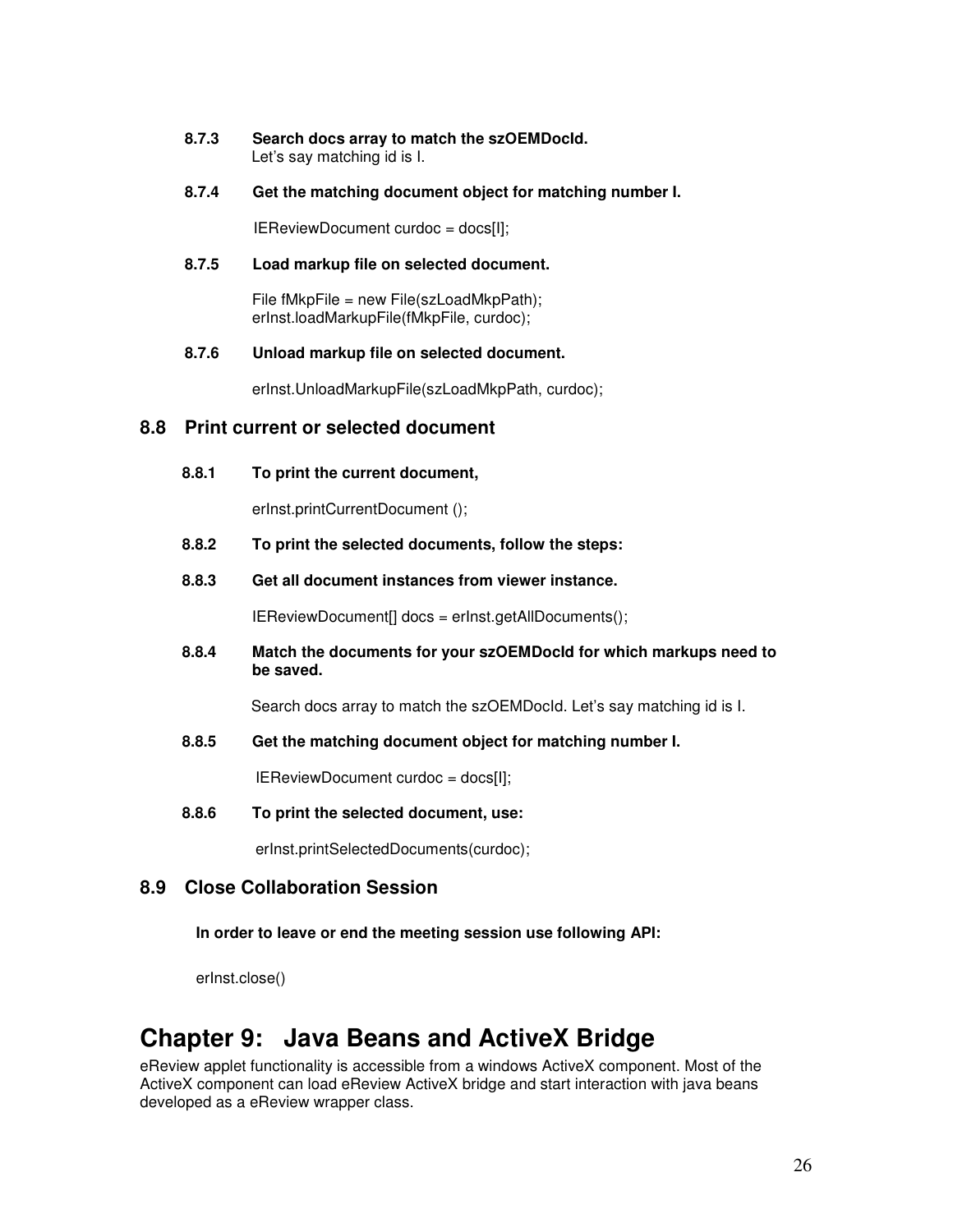<span id="page-26-0"></span>Our solutions utilize a Java virtual machine (VM) that is loaded as a dynamically linked library (DLL) into the client application. It's important to note that only one instance of the VM per client is loaded. This allows an application to "connect" multiple ActiveX controls to each other, and know that that their underlying Java Bean instances are running in a shared VM.The registry file (reg), generated from eReview Bean, and contains information about the ActiveX control, including the location of its type library (tlb) and jar files. This file is loaded into the registry so that ActiveX client applications can access the control. The type library contains information about the COM interface(s) supported by the control. Applications use this file to provide API information to the control user. The Java methods and parameter names are preserved, making the controls easier to use. Although this file is binary, one can examine its contents with the OLE-COM Object Viewer that comes with Visual C++. This file is similar to any other type library. There is nothing Java-specific about it. Inside the type library there are declarations for the public Interfaces of the eReview Java Bean, as well as the interface for objects that will receive events generated by your eReview Java Bean.This information is generated automatically from the BeanInfo class of the eReview Java Bean. You don't need the registry and type library files to use the control. You need them only to check the methods. Users of the eReview ActiveX control won't necessarily know they're using a Java Bean. It will appear along with the

other ActiveX controls and have almost all the same characteristics found in controls written in other languages like Visual C++. When an eReview ActiveX control is loaded into an application, the registry information instructs the system to load the Java virtual machine as a dynamically-linked library (assuming it hasn't already been loaded) and create an instance of the eReview Java Bean class. Subsequent method calls and events are passed between the application and the control via some specially generated adapter classes. When deployed, eReview ActiveX control will require the following items to be installed on the customer's machine:

- **The Java Runtime Environment (JRE), version 3.0 or higher**
- **The eReview.ocx ActiveX control**
- **The eReview client jar file (EReviewNew.jar)**

The viewer may be controlled entirely by the presentation layer without any direct viewer access to the document management system and without demanding its own window. The design of the user interface may be completely controllable by the client program. All own eReview graphical tools elements (Toolbars, Status bar) may be switched off. All GUI functions (zooming, rotation, and tiling) are callable as ActiveX methods. All methods use only String or Void type parameters making the integration easier. All major events are propagated to the application.To summarize, the eReview as a multi format viewer may be incorporated into the presentation layer of any Windows application that uses ActiveX controls. In the same time, eReview as an Applet can be used for integration into any browser based solution in J2EE environment.

More information on this is provided in a separate documentation.

## **Chapter 10: Java Script Command Tokens**

Before executing Java Script Command Tokens it is necessary to access eReview Applet object. eReview applet has exposed an interface to receive the input from external web application framework. The exposed interface in turn triggers an event to process the command instruction provided to it. This integration process follows the steps described in following section.

Integrate eReview using Java Script is described in following section: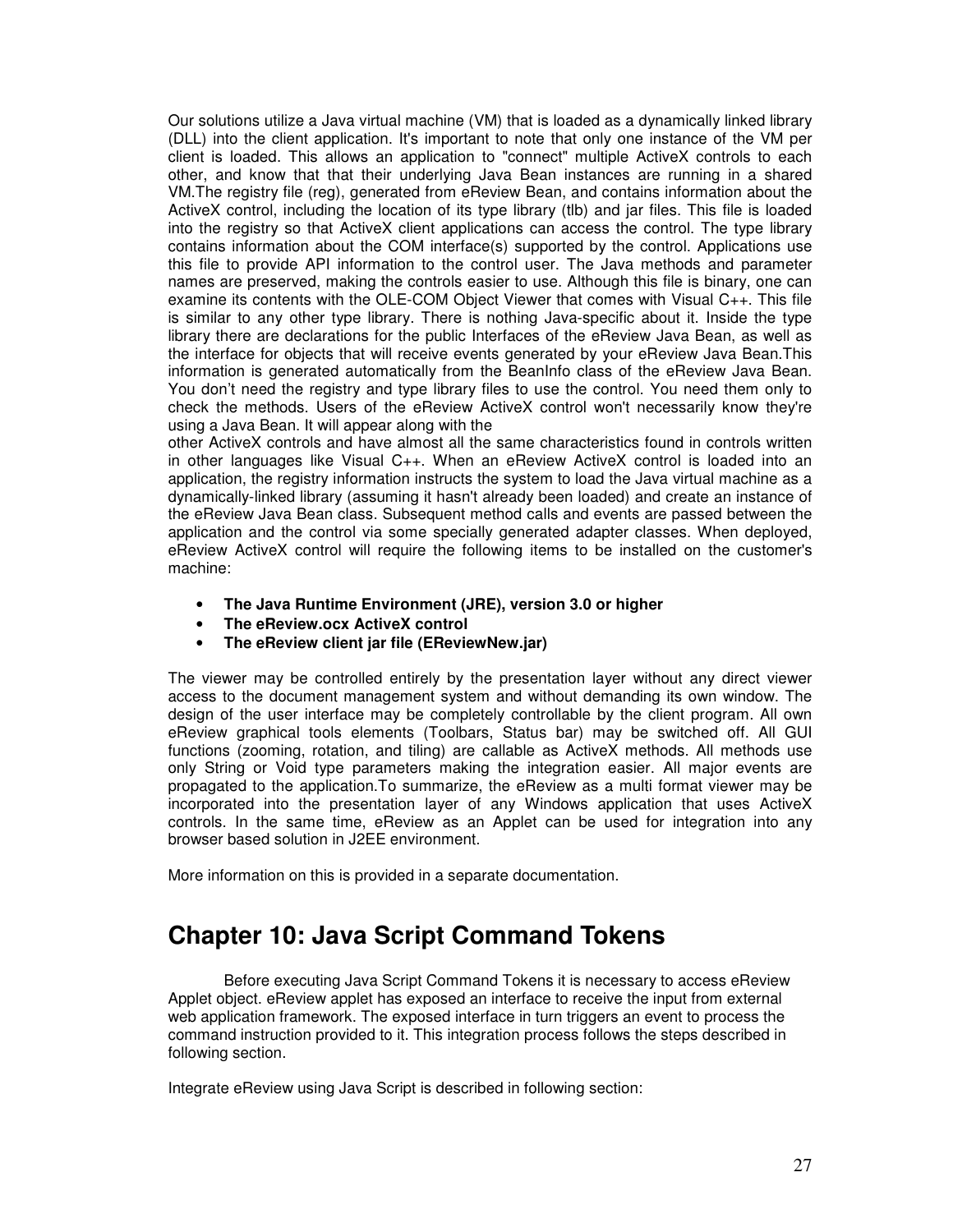- 10.1 Use <applet/> tag to hold eReview applet instance in a HTML page. Specify correct code base to load EReviewNew.jar in your web application. At the same code base ereview.war is deployed with eReview servlets. Refer the <applet/> tag syntax specified in section 4.1 of Chapter 4.
- 10.2 Access eReview Applet object instance within Java Script function.

### **Sample Code:**

 If the name of the applet tag is specified as follows name="eReviewApplet" Then the sample code to access the eReview Applet Object would be as follows. <script> var eReviewAppletObject = document.eReviewApplet; </script>

10.3 Invoke execeReviewAPI() interfacing method of the eReview Applet object to send the action command along with the required parameters. Save the return value for further integration actions if necessary. The interface has two arguments to take. The first argument is to decide the command action where as the other argument is dedicated to take parameters to execute the action.

### **Sample Code:**

In this example there are two keys used to provide parameter information such as File and Title. File represents the absolute document path and Title represents the Title to be displayed on the MDI child window displaying the document.

 Task- Open document C:\\DocumentFolder\\document.tiff Action Command: OpenDocument Command Parameters: File= C:\\DocumentFolder\\document.tiff The sample code to execute this command would be as follows:

<script>

```
var eReviewAppletObject = document.eReviewApplet;
  var szCommand = "OpenDocument"; 
  var szParameter="File=C:\\DocumentFolder\\document.tif,Title=MyDocument"; 
  eReviewAppletObject.execeReviewAPI(szCommand, szParameter); 
 </script>
```
- 10.4 The ereview.war deployment has some more java script implemented sample code in following URL. Following are some of the Java Script based APIs implemented in eReview. We have developed sets of frames to access from client side. User can also create his own command line and execute using applet methods: **http://localhost:8080/ereview/ReviewDocs/MainFrame.html**
	- 10.4.1 **OpenDocument :** This command is used to open documents from server or client side using eReview applet session.

Action Command: OpenDocument Command Parameter: File=C:\DocumentFolder\\document.tif, Title=MyDocument

10.4.2 **Get Document ID:** This command is used to get the unique ID of the document. Provide the document path as parameter. Collect the Document ID to provide in markup load, unload and save operations. Lets say you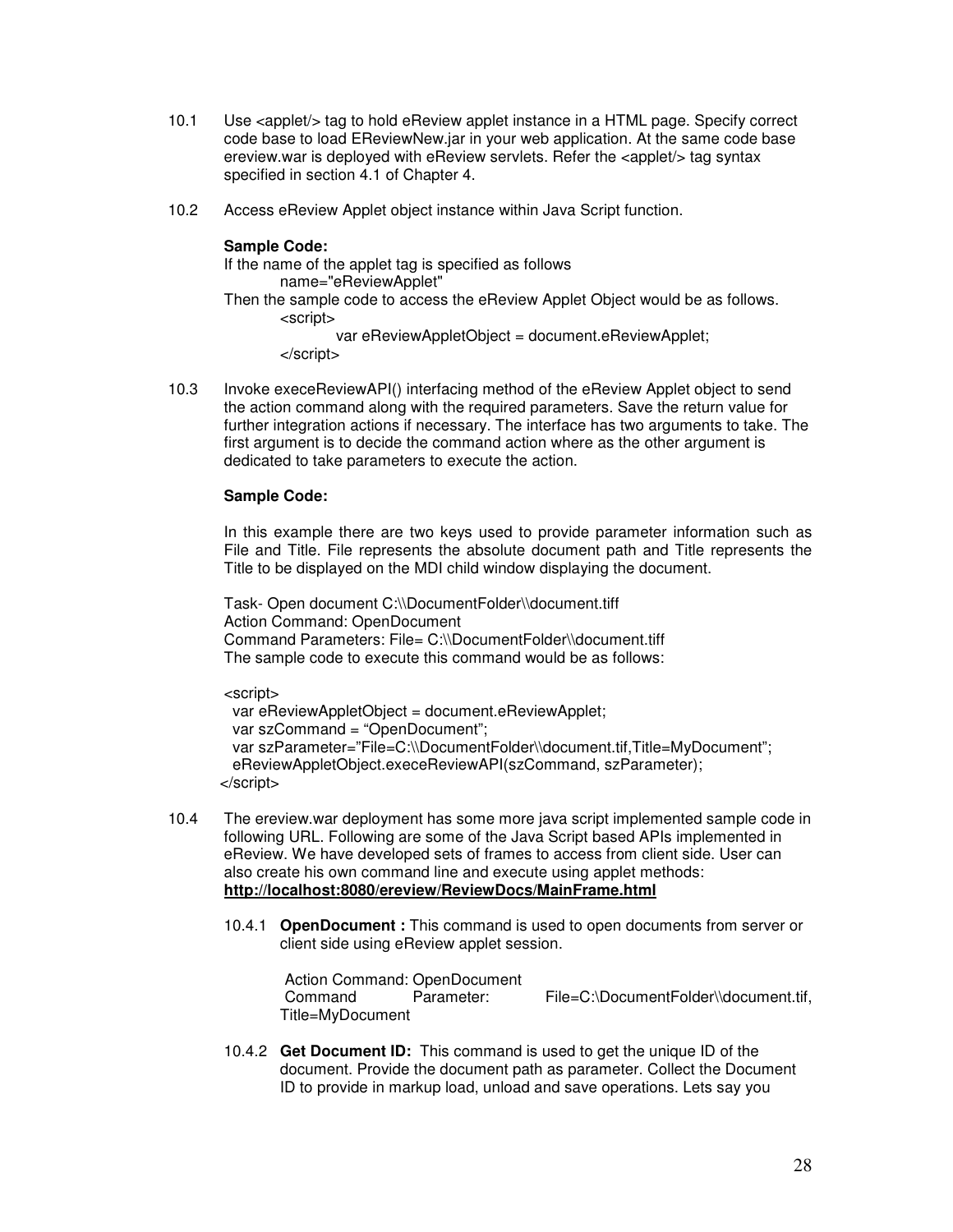received DocId=MrX\_11232132432 use them in your later API commands as required.

Action Command: GetDocumentID Command Parameter: DocumentPath=C:\DocumentFolder\\document.tif

10.4.3 **Load Markup:** We use this command to load an existing markup on the current document in focus or the DocId specified in the parameter. Provide the markup path as a mandatory parameter.

Action Command: LoadMarkupFile Command Parameter: DocId=MrX\_11232132432,MarkupFile=C:\TEMP\Markups\MyMarkup.mkp, FileLocation=Server

10.4.4 **Save Markup:** This command is for saving a markup on the current document in focus or the DocId specified in the parameter. Provide the markup path as a mandatory parameter.

> Action Command: SaveMarkupFile Command Parameter: DocId=MrX\_11232132432,MarkupFile=C:\TEMP\Markups\MyMarkup.mkp, FileLocation=Server

- 10.4.5 **Unload Markup:** To unload an existing markup from the current document in focus or the DocId specified in the parameter. Provide the markup path as a mandatory parameter. Action Command: UnloadMarkupFile Command Parameter: DocId=MrX\_11232132432,MarkupFile=C:\TEMP\Markups\markup.mkp
- 10.4.6 **Create New Markup Layer:** This command is used to create a new Markup layer. Provide the MarkupFile, Layer and UserId as mandatory parameters.

 Action Command: CreateLayer Command Parameter: DocId=MrX\_11232132432,,MarkupFile=C:\TEMP\Markups\markup.mkp, ,Layer=LayerForMrX,UserId=MrX

10.4.7 **Activate Markup Layer:** If we want to activate a particular layer in our eReview Applet then we use this command. Provide the MarkupFile, Layer and UserId as mandatory parameters.

 Action Command: ActivateLayer Command Parameter: DocId=MrX\_11232132432,,MarkupFile=C:\TEMP\Markups\markup.mkp, ,Layer=LayerForMrX,UserId=MrX

10.4.8 **Delete Markup Layer:** If we want to delete a particular layer from our eReview Applet then we use this command. Provide the MarkupFile, Layer and UserId as mandatory parameters.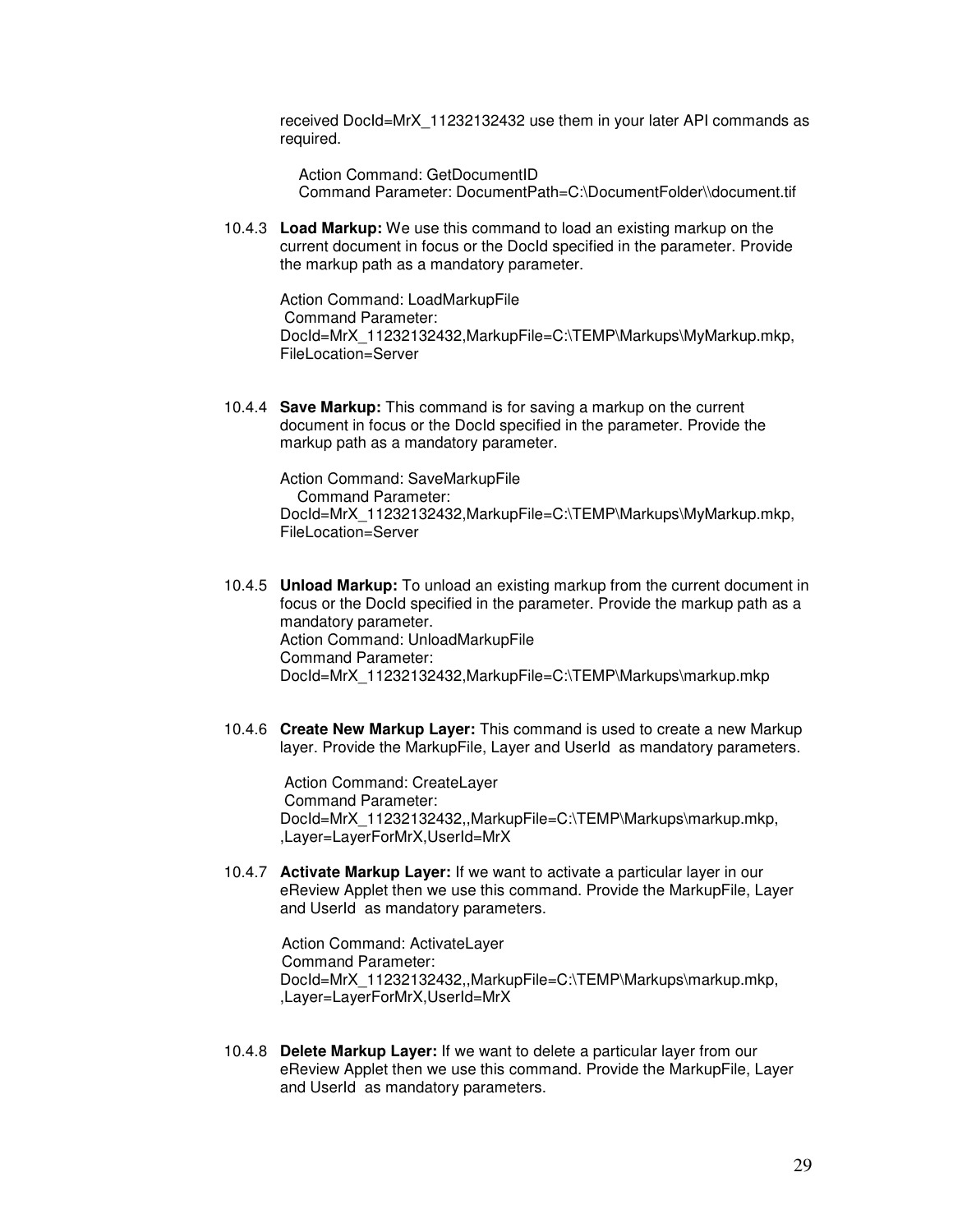Action Command: DeleteLayer Command Parameter: DocId=MrX\_11232132432,,MarkupFile=C:\TEMP\Markups\markup.mkp, ,Layer=LayerForMrX,UserId=MrX

10.4.9 **CloseDocument:** If we want to close some opened documents then we use this command. Provide the DocumentId as mandatory parameters.

Action Command: DeleteLayer Command Parameter: DocumentId=Dave\_11232132432 for single document and DocumentId=(Dave\_43256758,Dave\_2312321312) for multiple documents.

- 10.4.10 **Close All Documents :** This command is used to close all the opened documents. Here we don't need any parameter. We just click the button to execute the request.
- 10.4.11 **Save Drawing As Raster Image:** When we want to save any drawing in the form of a raster image (gif, Jpeg etc) we use this command. Use this command to load an existing markup on a document. We need to give the markup path as parameter.

 Action Command: SaveDrawingAsRaster Command Parameter: OutputFile= C\\Exploded DaveWithMarkup.jpg, Type=JPEG, IncludeMarkups= Yes

10.4.12 **Apply Stamps:** If we want to apply some stamps on a document then we use this. We give the name, size, color and position as parameters.

 Action Command: StampDocument Command Parameter: Stamp=Not Approved , RelXPos=50, RelYPos=60,FgColor= (255,0,0), BgColor= (255,255,255),Font=Arial , Size= 12, Bold=true , Italic=false, Underline=false

10.4.13 **Switch Applet Instance:** In some implementation it is required to place eReview applet in different tab frames of a single HTML page. In order to execute zoom and pan operations through java script you need to switch eReview applet current instance.

Action Command: SwitchApplet Command Parameter: AppletTagName

10.4.14 **Zoom In:** To zoom in an active document we use this command. No parameter is use here.

> Action Command: ZoomIn Command Parameter: None

10.4.15 **Zoom Out:** To zoom out an active document we use this command. No parameter is use here.

> Action Command: ZoomOut Command Parameter: None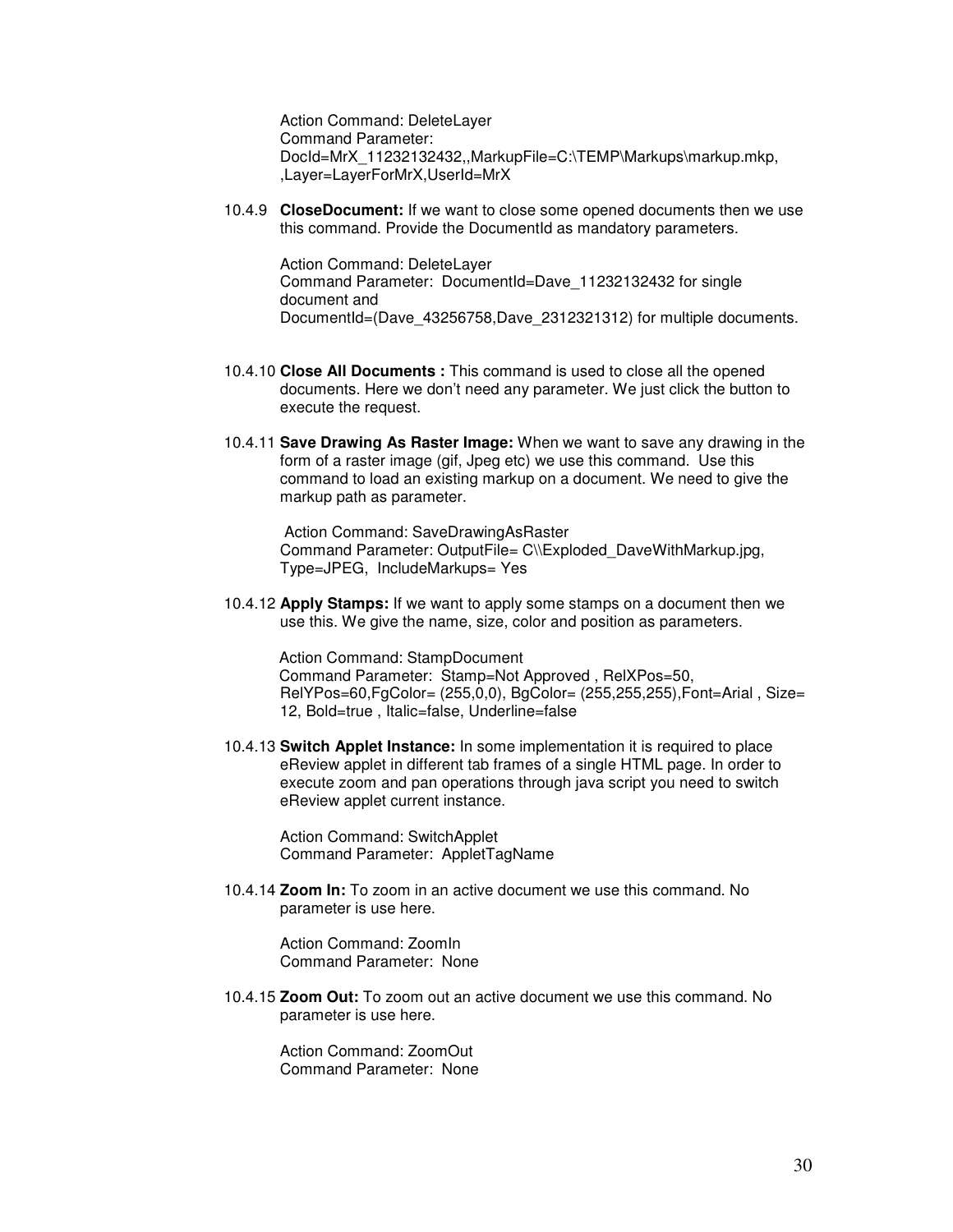<span id="page-30-0"></span>10.4.16 **Rotate Right:** In order to rotate the current document we take help of this document. We don't send any parameter as a request.

Action Command: RotateRight Command Parameter: None

10.4.17 **Rotate Left:** In order to rotate the current document we take help of this document. We don't send any parameter as a request.

> Action Command: RotateLeft Command Parameter: None

10.4.18 **Tile Document:** To tile more than one document in the eReview window we use it. There is no need of any parameter. We just click the button to execute the request.

Action Command: TileDocument Command Parameter: None

10.4.19 **Reset:** After Zoom In/Out or rotate right/left when we want to reset the actions on a document we use this command. We don't need to send any parameter as a request.

Action Command: Reset Command Parameter: None

## **Chapter 11: Configuration Parameters**

**11.1 Preventing the user-profiles dialog box from popping up as soon as the applet loads** 

<property key="ereview.skip.profiles" value="true" />

**11.2 Enabling auto loading of markups with the parent document, add the following PARAM value to the applet parameters** 

<property key="ereview.markups.autoload" value="true" />

**11.3 Preventing the "save markup" dialog box from appearing. The markups now would get savedwith a pre-defined name (markup.mkp) and date and timestamp.** 

<property key= "ereview.show.savemkp" value= "false"/>

### **11.4 Opening DLL based documents**

<property key="ereview.dll.dir" value="C:\jakarta-tomcat-5.0.28\webapps\ereview\web-inf\evef"/>

<property key="ereview.servlets.dir" value="C:\jakarta-tomcat-5.0.28\webapps\ereview\web-inf\lib\eReviewServlet.jar"/>

If these two are correct, then DLL based documents should open smoothly.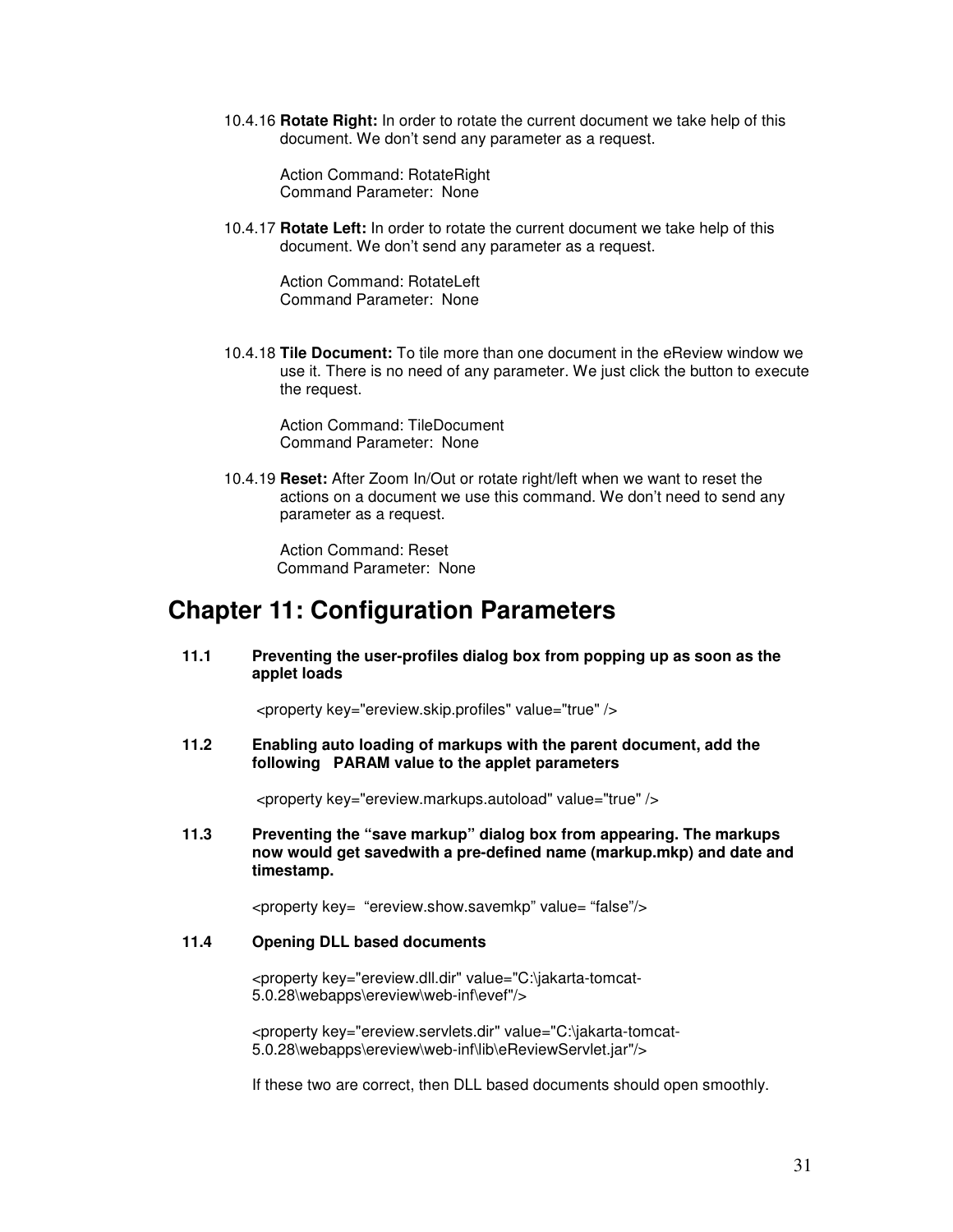## <span id="page-31-0"></span>**11.5 Enabling fast PDF viewing**

<property key= "ereview.fastviewpdf.mode" value= "true"/>

### **11.6 Enabling fast Tiff Viewing**

<property key= "ereview.fastview.mode" value= "true"/>

## **Chapter 12: Customized Tool Buttons**

eReview viewer allows to add external action into its own tool buttons. Define external actions in a java program. Compile the class file and bundle in a jar file. Define a new button in eReview UI configuration XML file as sown in the following figure. Specify the jar file name in <jar\_name/> tag.

| Java Source                                | eReview UI configuration XML                           |
|--------------------------------------------|--------------------------------------------------------|
| Package com.web4.ereview.custom;           | $<$ button $>$                                         |
| import chat.applet.CHttpChatApplet;        | <name>CUSTOM ACTION</name>                             |
| public class CustomAction implements       | <visibile>true</visibile>                              |
| java.awt.event.ActionListener              | <tooltip>Custom Action</tooltip>                       |
|                                            | <mnemonic pos="">1</mnemonic>                          |
| private CHttpChatApplet applet;            | $\langle$ hot key $\rangle$                            |
| public CustomAction ()                     | <start x="">96</start>                                 |
|                                            | <start y="">128</start>                                |
| $super()$ ;                                | <width>16</width>                                      |
|                                            | <height>16</height>                                    |
| public CustomAction (Object apl)           | <image src=""/> /images/toolbar5.gif                   |
|                                            | <is toggle="">false</is>                               |
| $super()$ ;                                | <button type="">ACTION TYPE</button>                   |
| $applet = (CHttpChatApplet)ap1;$           | <jar name="">customaction.jar</jar>                    |
|                                            | <listener>com.web4.ereview.custom.CustomAct</listener> |
| public void                                | ion                                                    |
| actionPerformed(java.awt.event.ActionEvent | $\langle$ listener method $\langle \rangle$            |
| е)                                         |                                                        |
|                                            |                                                        |
| //Add your custom action here              |                                                        |
|                                            |                                                        |
|                                            |                                                        |
|                                            |                                                        |
|                                            |                                                        |

 Add this to the xml profile file where you want to introduce the new button. The location of the file is C:\..\ereview\WEB-INF\profiles

- 12.1 Login to the admin module from the eReview interface.
- 12.2 From the left panel, select the profile where you want to add the new button.

| Profiles   Parameters   User information                                         |                                    |
|----------------------------------------------------------------------------------|------------------------------------|
| $\Box$<br>Profiles                                                               | File<br>Window Help<br><b>View</b> |
| $ightharpoonup$ Default user<br>Advanced Collaboration                           | <b>OHRRYPFORDISHM</b>              |
| Advanced View Only<br><b>Beginner Collaboration</b><br><b>Beginner View Only</b> |                                    |
|                                                                                  |                                    |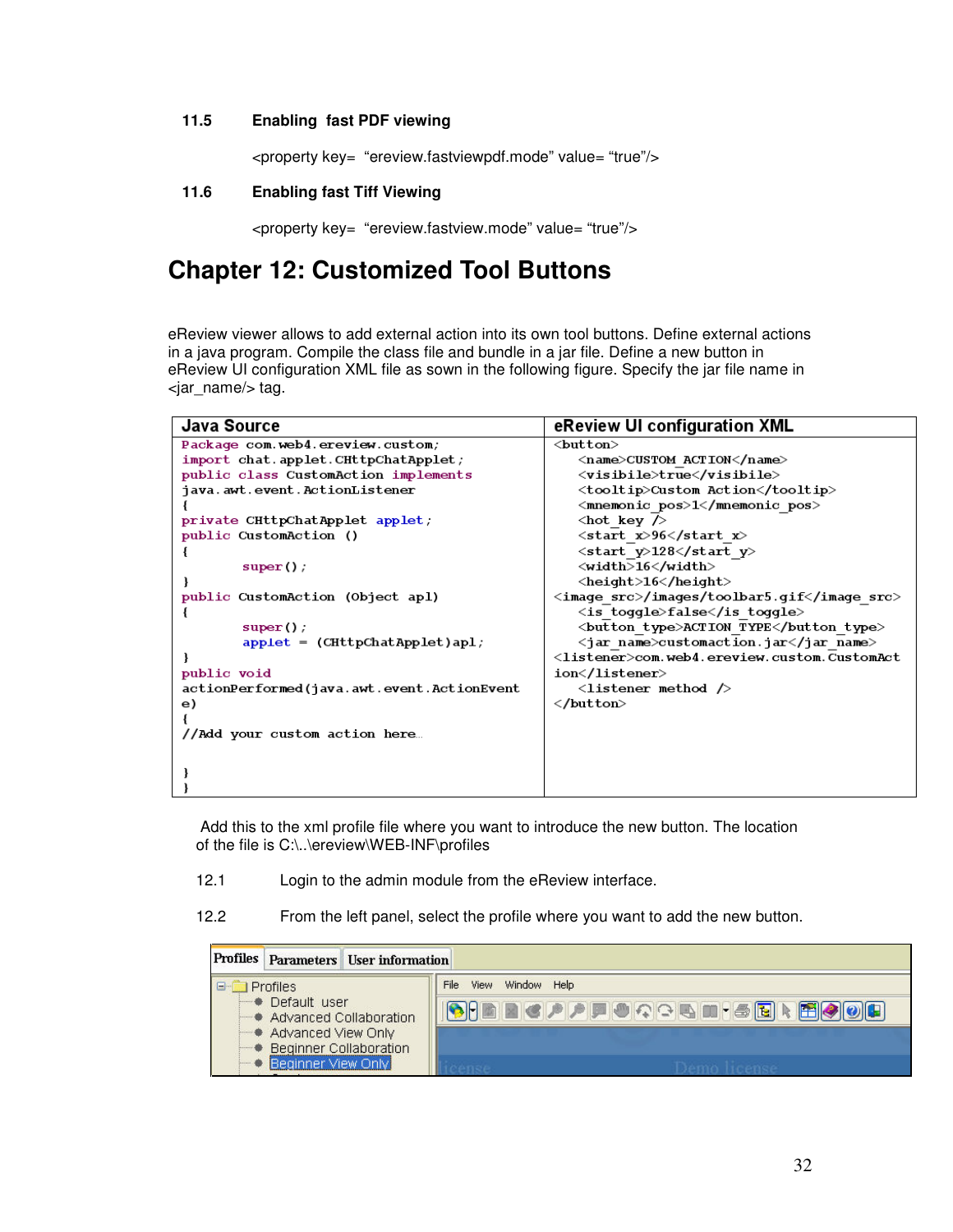12.3 Next, click on the " Toolbars" tab at the bottom of the left panel .



12.4 To add a new button, click on the "new button" tab on the pop-up window.

| <b>Customize Toolbar</b>                                                                                                        | $\times$                                                                             |
|---------------------------------------------------------------------------------------------------------------------------------|--------------------------------------------------------------------------------------|
| Toolbar name:<br>View<br>$\nabla$ Visible on/off                                                                                | Delete<br>New                                                                        |
| Available toolbar buttons:                                                                                                      | Current toolbar buttons:                                                             |
| Fit to picture size<br>ш<br>of Brightness lighter<br>Invert colors<br>0<br>Add<br>Save File As<br>< Remove<br>Copy<br>Customize | Open<br>Close<br>Refresh<br><b>x</b> Stop<br>Reset<br>Zoom In<br>Move Up<br>Zoom Out |
| Hyperlink<br>New button                                                                                                         | Hand Zoom<br>Move Down                                                               |

12.5 You should see a "button descriptor" pop-up window .Enter the relevant details and click "OK" to add a new button to the interface.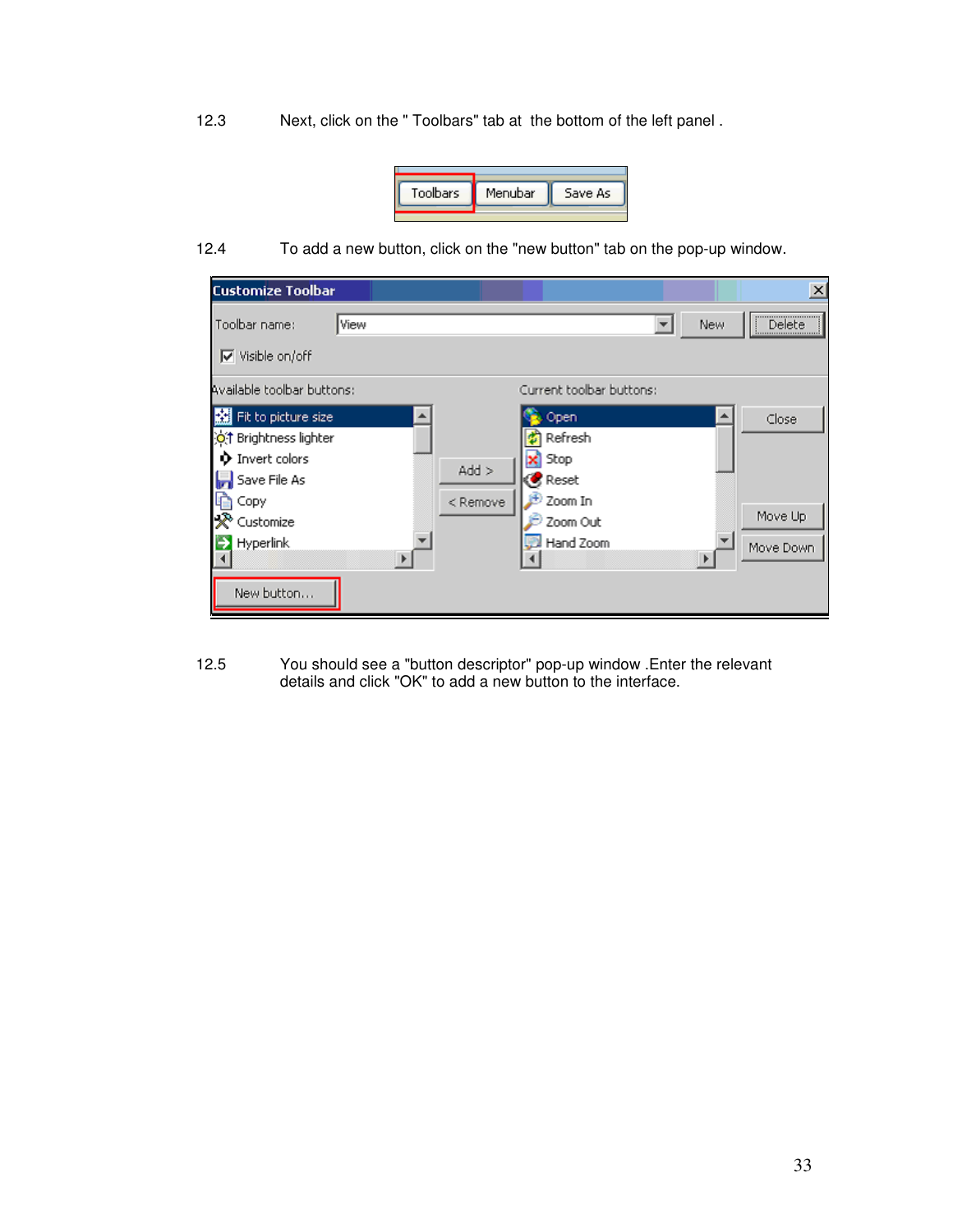<span id="page-33-0"></span>

| <b>Button descriptor</b>       |  |  |  |
|--------------------------------|--|--|--|
| Button name: Open              |  |  |  |
| JAR File name:                 |  |  |  |
| $-$ Icon 16 $\times$ 16        |  |  |  |
| File name: Amages/toolbar5.gif |  |  |  |
| Start Y: 112<br>Start X: 32    |  |  |  |
| Other                          |  |  |  |
| Listener class:                |  |  |  |
| Listener method:               |  |  |  |
| File<br>Menu group:            |  |  |  |
| □ Toggle ■ As menu             |  |  |  |
| Cancel<br>ОK                   |  |  |  |

## **Chapter 13: Control User Profile**

The eReview user interface is customizable entirely according to the requirements of the users. The toolbars, menubars and look-and-feel of the interface can be configured through a separate module called the eReview admin module. There are some user profiles that are shipped with eReview's default installation. The administrators having knowledge of userprofiles can edit and/or create user-profiles, depending on the use-cases in the actual deployment.Profiling helps scale the product interface according to the user level i.e. from novice to advanced.There are some default profiles that are shipped with eReview. These profiles can be tied to a particular user name. When the user logs in with that specific id .

Click [here](http://demo.ereviewonline.com/ereview/APIToolkit.htm) to see different sample profiles of eReview

Sample URL to load sample profile "sampleProfile.xml :

CIntegrateServlet?REQUEST-

TYPE=VIEWINTEGRATEDOC&Attendee\_ID=Ashok&MKPEDIT=false&docname=Exploded.t if&integratename=allegria.oem. integrate.CustomIntegrate&Profile=sampleProfile.xml

## **Chapter 14 : Check from APIToolkit.html**

eReview deliverable war file (ereview.war) has few sample API implementations available in APIToolkit.html. The sample page has several links to click and check the implemented functionality.